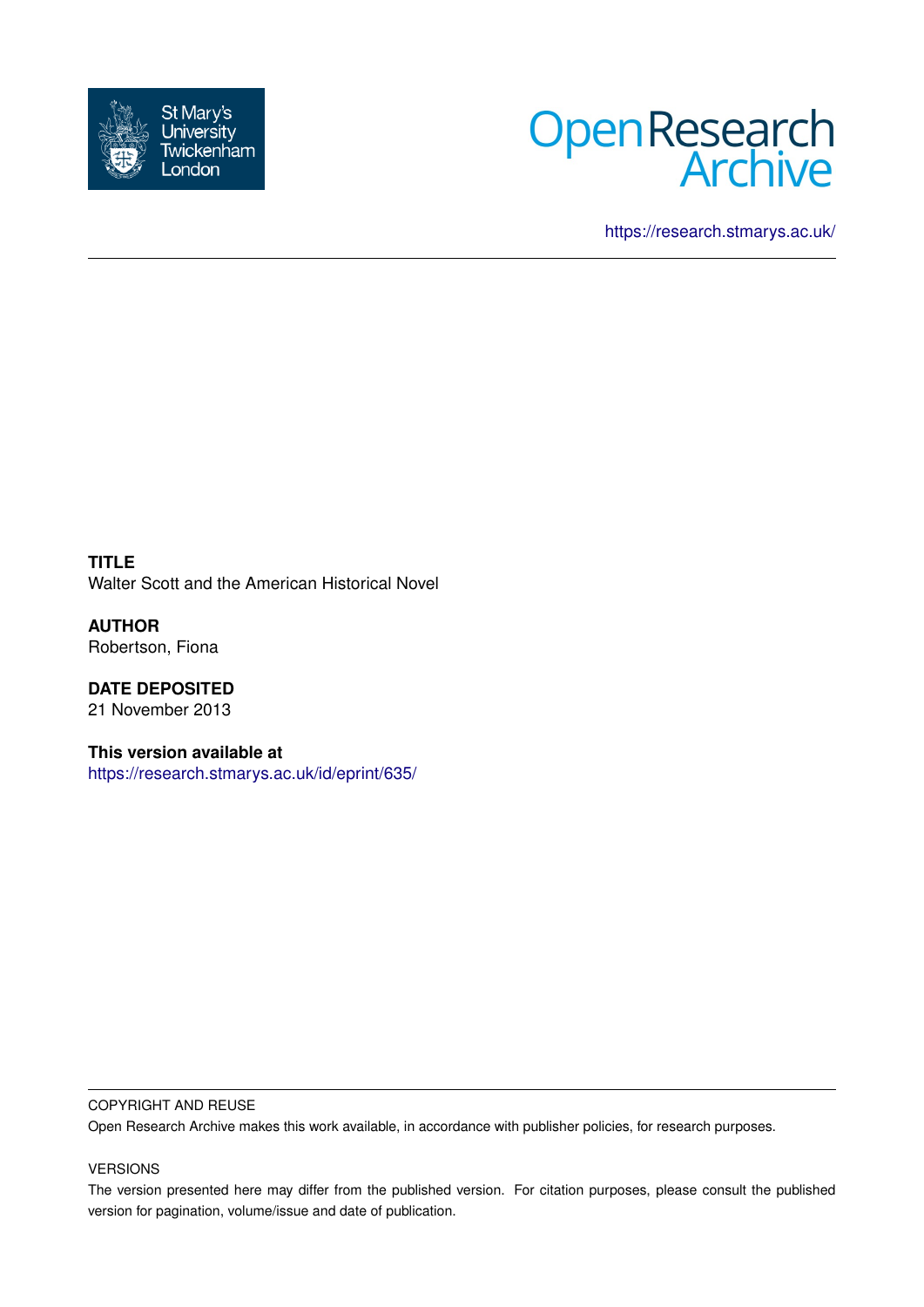From *The Oxford History of the Novel in English*, vol. 5, *American Novels to 1870*, ed. J. Gerald Kennedy and Leland Person (New York: Oxford University Press); final text made available, with permission, as a free access link, November 2013. ----------------------------------------------------------------------------------------------------------------

## Walter Scott and the American Historical Novel

Fiona Robertson

In 1835, Catharine Maria Sedgwick published *The Linwoods; or, "Sixty Years Since" in America*, a patriotic tale combining public facts with domestic fictions of the War of Independence but also implicitly acknowledging the possibility of a gradual national forgetting. As Sedgwick declares in her preface, the young must learn about their country's past in order "to deepen their gratitude to their patriot-fathers; a sentiment that will tend to increase their fidelity to the free institutions transmitted to them." History, here, protects the interests of the present and the future. The subtitle of *The Linwoods* seems to guarantee the fiction's historicity by association with Walter Scott's first novel, *Waverley; or, ´Tis Sixty Years Since* (1814), a tale of the failed 1745 Jacobite uprising in Britain. In 1835, three years after his death, Scott continued to command prestige and unsurpassed authority in historical fiction. Having invoked Scott, however, Sedgwick evades him, declaring herself innocent of "a charge of such insane vanity" as likening her project to that of "the great Master." In claiming to have selected her subtitle "simply to mark the period of the story," she essentially dismisses him as anything more than a marketable ploy. In fact, characters and situations in *The Linwoods* repeatedly echo Scott. "The pythoness Effie" (ch. 1) recalls both Meg Merrilies in *Guy Mannering* (1815) and Norna of the Fitful-head in *The Pirate* (1822)–via, disconcertingly, Scott's most sexualized heroine, Effie Deans from *The Heart of Mid-Lothian* (1818). Like Norna, Sedgwick's Effie is fortune teller to two contrasting heroines, Bessie Lee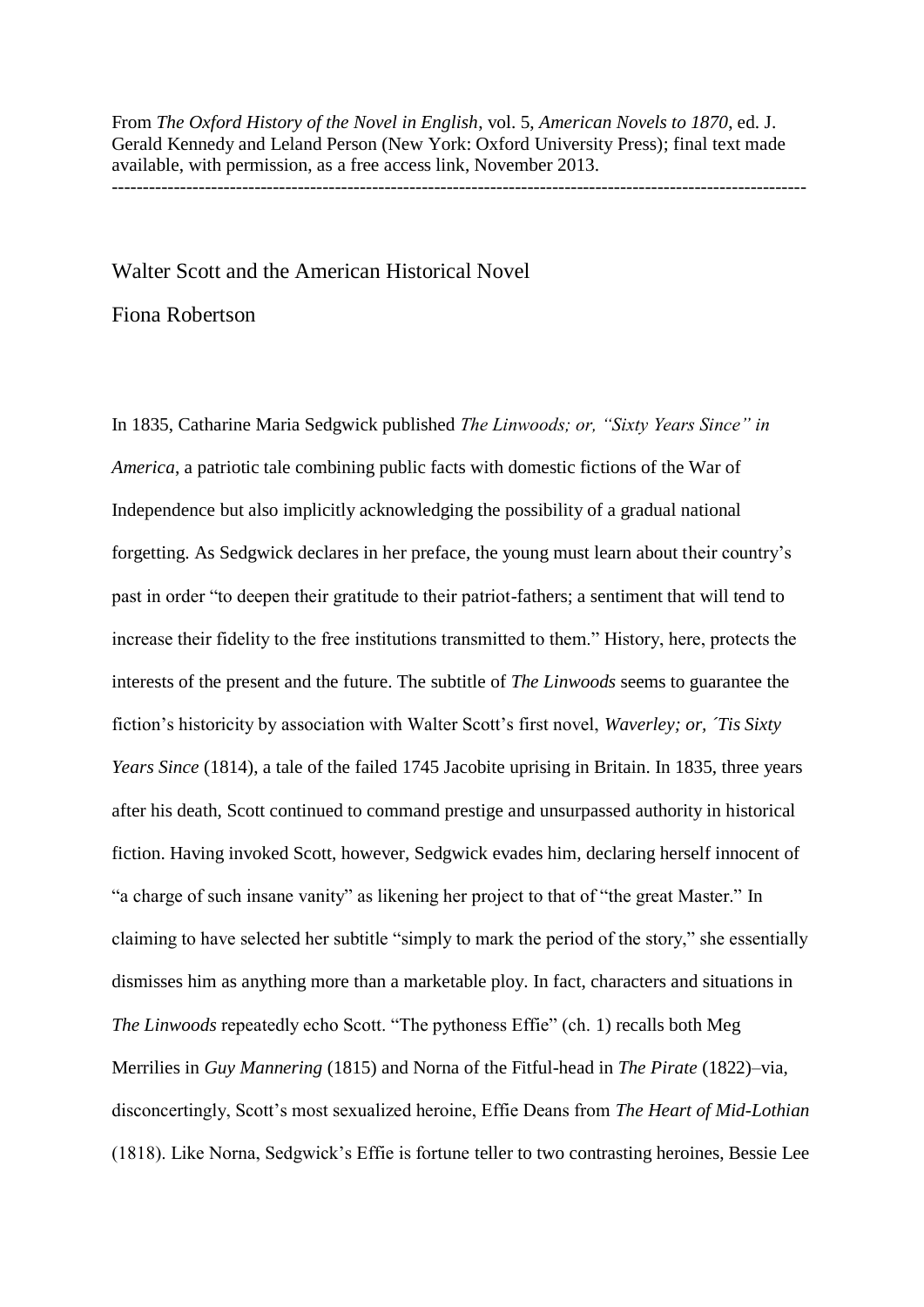and Isabella Linwood, each with her own imaginary genealogy of Scott heroines, from Lucy Ashton (*The Bride of Lammermoor*, 1819) to Alice Lee (*Woodstock*, 1826). Yet *"Sixty Years Since" in America* also hints at the possible superiority of the American past, inviting readers to imagine that rebellion had brought national unity and a new beginning, rather than exile, exclusion, or ideological compromise. Sedgwick's deceptively simple homage exposes the problem that this chapter explores: the complications of Scott's role in the fictionalization of America's past.

Scott has always loomed as an important figure in American literary history. As George Dekker emphasizes in the most detailed full-length study of US historical fiction: "Inspired by Scott's affectionate, indeed patriotic, evocations of the scenes and manners of old Scotland, American historical romancers turned to the histories of their own states and regions for the matter of their fictions" (1987, 62). Scott's example shaped an entire style of thought. His importance for American writers derived in part from a shared inheritance in Scottish Enlightenment culture—in Scottish "Common Sense" philosophy, in stadial models of social development, and in Enlightenment historiography. But Americans also responded to specific aspects of his subject matter and artistry. Tales of religious and political division such as *The Tale of Old Mortality* (1816), *The Heart of Mid-Lothian*, and *Peveril of the Peak* (1822) were directly interpretable in terms of life in the British American colonies. Scott also returned repeatedly to the subject of revolution, potent in the new contexts of the early United States and of the increasingly disunited states of the nineteenth century. Just as importantly, Scott explicitly wrote histories of Scotland in the context of its constitutional union with England, creating a national identity precisely because such identity must now function imaginatively and emotionally, rather than politically. However, entangled in what Washington Irving called Scott's "benign" influence on American literary culture lie some sharper questions about authority, cultural authenticity, and the ideological freight of literary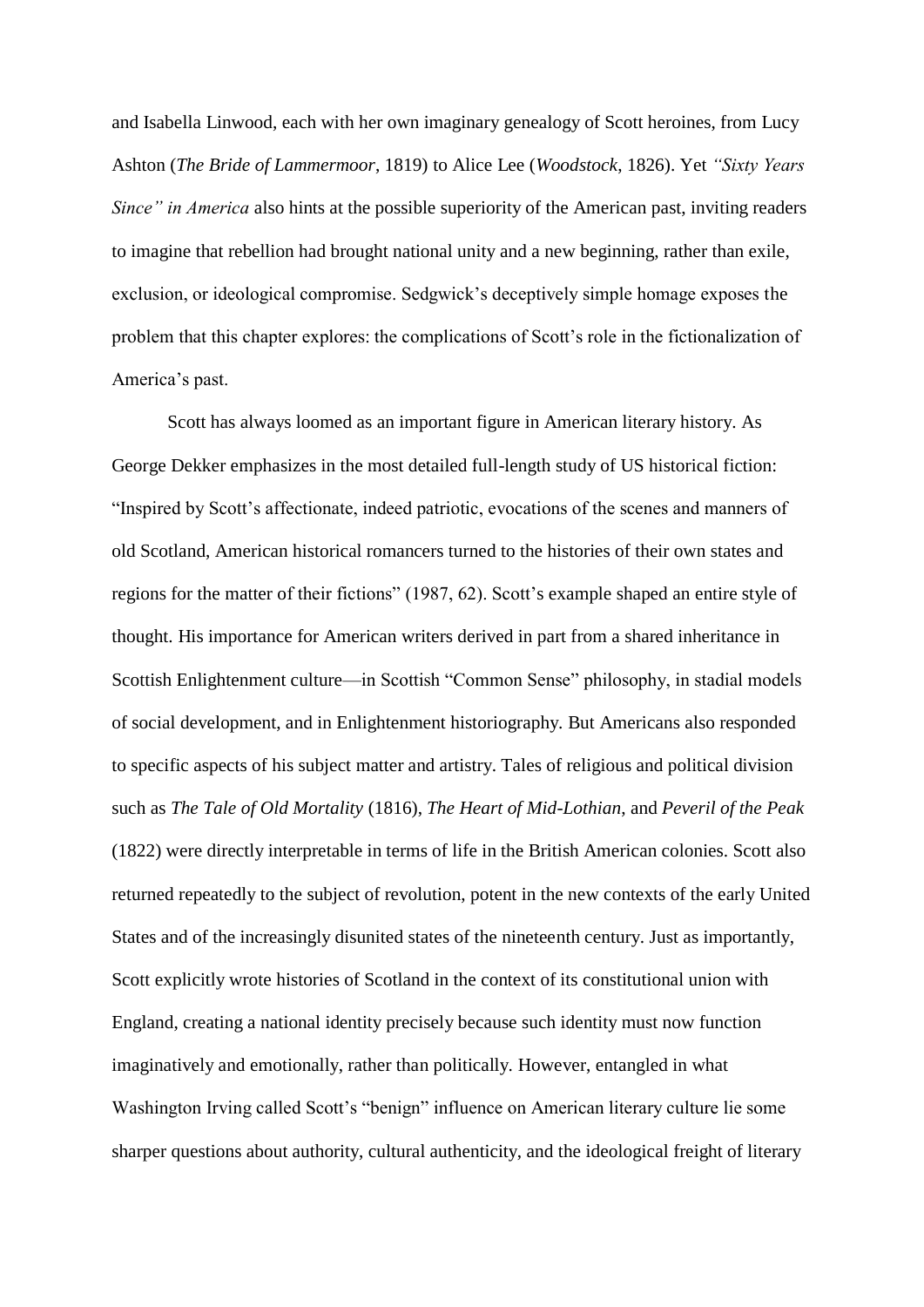genre.

For acknowledgments of Scott's importance have also, traditionally, contained seeds of discontent. Dekker's emphasis on the "readily adaptable model"—for example, the interweaving of fictional plots with historical events—available in *Waverley* and its successors inevitably positions American literature as secondary, as deriving from Old World narrative and representational structures (1987, 8); while Leslie A. Fiedler's castigation of the impact Scott's "middlebrow imagination" and nostalgic conservatism had on an American national literature written "for boys" (1960, 164, 181) continues to influence perceptions. Even if Mark Twain had never indicted Scott as the cause of the American Civil War or associated him (in *Adventures of Huckleberry Finn*, 1884) with a wrecked Mississippi river boat, the decline in his literary reputation by 1900 would have tainted the perceived achievement of his successors. Scott's influence came to be seen as having impeded American originality, and this has led to a defensive rhetoric of American "counterparts," "equivalents," and "translation." Some accounts of American fiction thus dissociate it from the formal and social conservatisms Scott represented by aligning it instead with older forms of allegory, romance, and fantasy. The border between "novel" and "romance" became a recurring preoccupation of American novelists (prominent in commentaries by William Gilmore Simms, Nathaniel Hawthorne, Herman Melville, and most influentially in Henry James's 1907 preface to the New York Edition of *The American*) and of critics from F. O. Matthiessen and Richard Chase to those who have disputed their readings, including Nina Baym, Elissa Greenwald, Michael Davitt Bell, G. R. Thompson, and Eric Carl Link. One might say that the difficulty posed by Scott's centrality has redirected the entire flow of subsequent interpretations of American fiction.

This special literary relationship now requires reinterpretation. Scott was central, but he was also far more various and experimental than critics' reflections on "the *Waverley*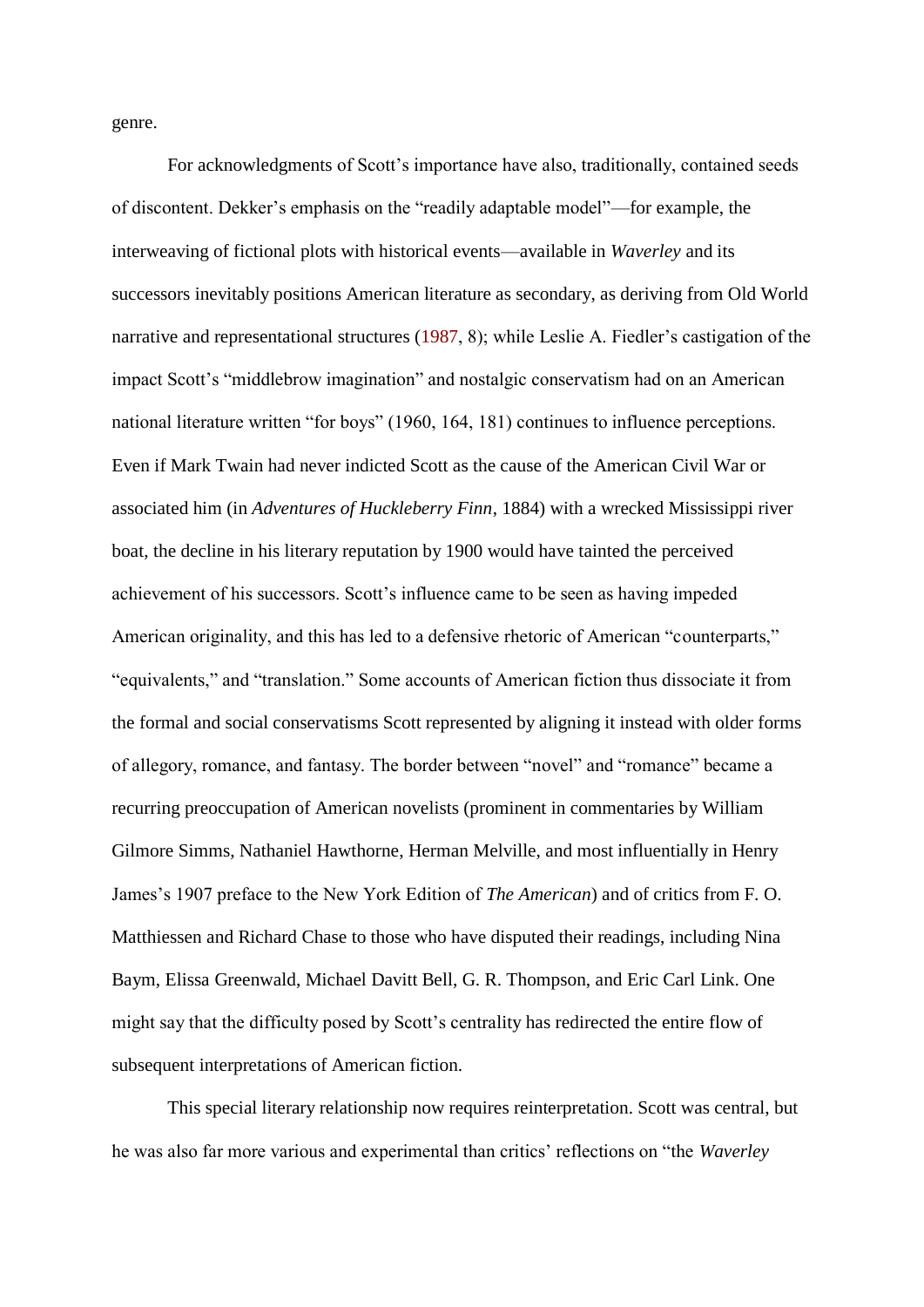model" as a paradigm for works of historical fiction have suggested. Also, models change. In 1960 Fiedler's *Love and Death in the American Novel* represented the accepted view of Scott: "As an artist, Scott is deficient in moral intelligence, clumsy in style, inadequate in characterization . . . untidy in form; as a maker of legends, however, he possesses authenticity and greatness" (174). Today, scholarship has transformed that view. The *Edinburgh Edition of the Waverley Novels* (1993–2012) has established his texts in ways truer to his original intentions, restoring in the process his careful artistry and commitment to literary aesthetics. His works command new readerships and a revised cultural significance, not least in the United States. Critically, it is easier now to look beyond "the *Waverley* model," always somewhat misaligned with American tradition, and to consider traditionally less venerated works by Scott that resonated in America. *A Legend of the Wars of Montrose*, for example, from the Third Series of *Tales of My Landlord* (1819), deals succinctly with a complex series of allegiances and hostilities, entwining with the conflict between Montrose and Argyll in 1644–45 the fate of an "outlaw" group of Highlanders called the Children of the Mist. Like the better-known works of the four series of *Tales of My Landlord* (including *The Tale of Old Mortality*, *The Heart of Mid-Lothian*, and *The Bride of Lammermoor*), *A Legend of the Wars of Montrose* has a frame narrative set in the early nineteenth century: in this case, describing a veteran of the peninsular campaign against Napoleon and his allies, Sergeant More MacAlpin, who has settled in the Borders after finding the Highland glen of his childhood deserted as a result of forced displacement. *A Legend of the Wars of Montrose* quietly confounds many ingrained assumptions about Scott: notably that he avoided the controversial Clearances, or that he imposed on historical conflict a romanticizing perspective governed by the rules of the picturesque. The outlaws of the Mist (a "wild tribe" of "children" [ch. 19], an "unhappy race" [ch. 20]) increasingly dominate the latter half of the novel; their rhetoric is conspicuously modeled on the "last of the race" discourse which, by 1819, linked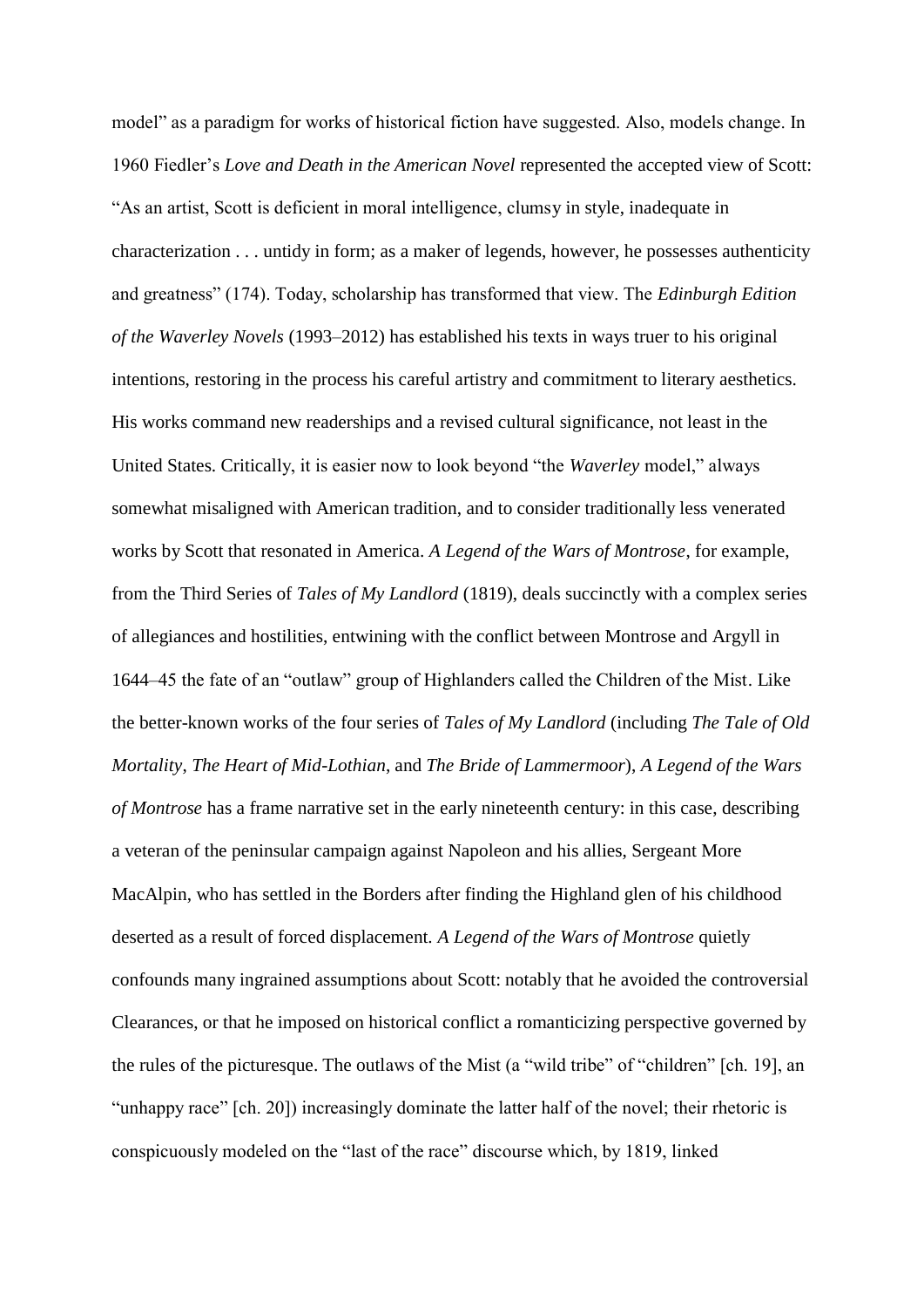representations of Scottish Highlanders and American Indians and had already been used by Scott in his 1818 *Rob Roy.* The long dying speech of Ranald MacEagh to his "young savage" grandson is indebted to at least half a century of Scottish-American representational practice, from Ossian in the 1760s to Thomas Campbell's *Gertrude of Wyoming* in 1809; but it could stand independently as an influence on subsequent American writing: "We are now a straggling handful, driven from every vale by the sword of every clan, who rule in the possessions where their forefathers hewed the wood, and drew the water to ours. But in the thicket of the wilderness, and in the mist of the mountain, Kenneth, son of Eracht, keep thou unsoil'd the freedom which I leave thee as a birth-right" (ch. 22). Typically of Scott, the narrative turns from this ending to linger on others which it treats as more legitimate (the marriage/inheritance plot and the subsequent histories of its "main" characters). American writers proved especially sensitive to this disjunctive way of suggesting historical continuity, so that Scott's influence continues to register technically and structurally even when writers might seem to have moved far beyond his historical subject matter of clans, loyalties, and ideologies in conflict.

Just as Scott's acquaintance with traditional representations of American Indians lay behind his account of the Children of the Mist (and Highland clans elsewhere), America itself influenced his career and imaginative development. Scott's earliest political memories were associated with the reports he heard of the Revolutionary War in America; and in the frame narrative of his last publication, the two novels in the Fourth Series of *Tales of My Landlord* (1831), the supposed author's brother absconds to America to publish the unrevised manuscripts there. This fiction reflects a fact of Scott's publishing career. Several American publishing houses (including M. Carey and Son and Edwin T. Scott in Philadelphia, S. G. Goodrich in Hartford, and J. Seymour, J. & J. Harper, and E. Duyckinck in New York) assembled parts of Scott's novels from uncorrected second-stage proofs, expediting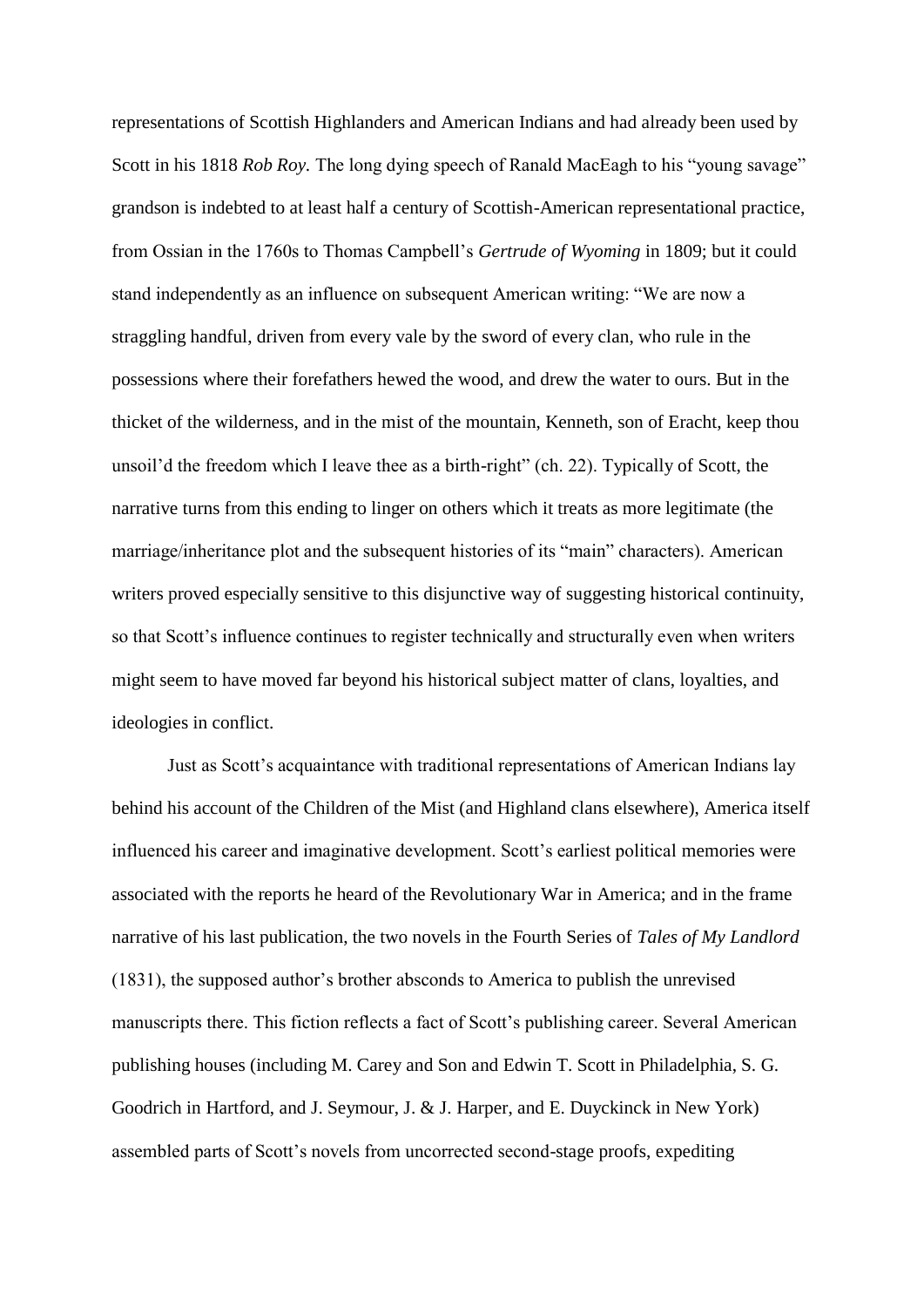publication in the United States and preserving a stage in the editorial process that would otherwise now be invisible. Many novels from the early 1820s onward were published in the United States in significantly different form, these pirated editions preserving many readings corrected or revised by Scott and his compositors at the last stage of prepublication in Britain. In the late 1830s, anger at the way in which Scott had been deprived of earnings from his novels in the United States fueled the drive for copyright legislation in Britain.

Scott was also well read and well connected as an interpreter of American history. His library at Abbotsford contained about 200 works relating to North America. He had a succession of American guests at Abbotsford and corresponded with some of the new scholarly custodians of US culture, including George Ticknor, through whose offices Scott, like Robert Southey, became an honorary member of the Massachusetts Historical Society. When American writers of historical fiction cited Scott, it was not only because he had acquired a unique cultural status as an external model, but also because Scott's intellectual inclusiveness had always been alert to American history—to its continuities with British history and also to its differences. In 1821 Scott's publisher, Archibald Constable, urged him to write a historical novel on the subject of Pocahontas. Scott declined, arguing that such a tale could only be written by someone who "understood" American Indian customs and manners. He nominated Irving, with whom he maintained a close transatlantic friendship. Irving's *Abbotsford and Newstead Abbey* (1835) describes his four-night visit in August– September 1817, part of the tour which led to *The Sketch Book* (1819–20). Scott first read Irving in 1813 in *A History of New York from the Beginning of the World to the End of the Dutch Dynasty* by "Diedrich Knickerbocker" (1809). Scott and Irving rivaled each other as inventors of authorial and pseudo-editorial personae, and Irving's gratitude for Scott's role in securing John Murray as the publisher of *The Sketch Book* is recorded in his 1848 preface to the revised edition. Irving's account of his 1817 visit presents Scott as both attentive and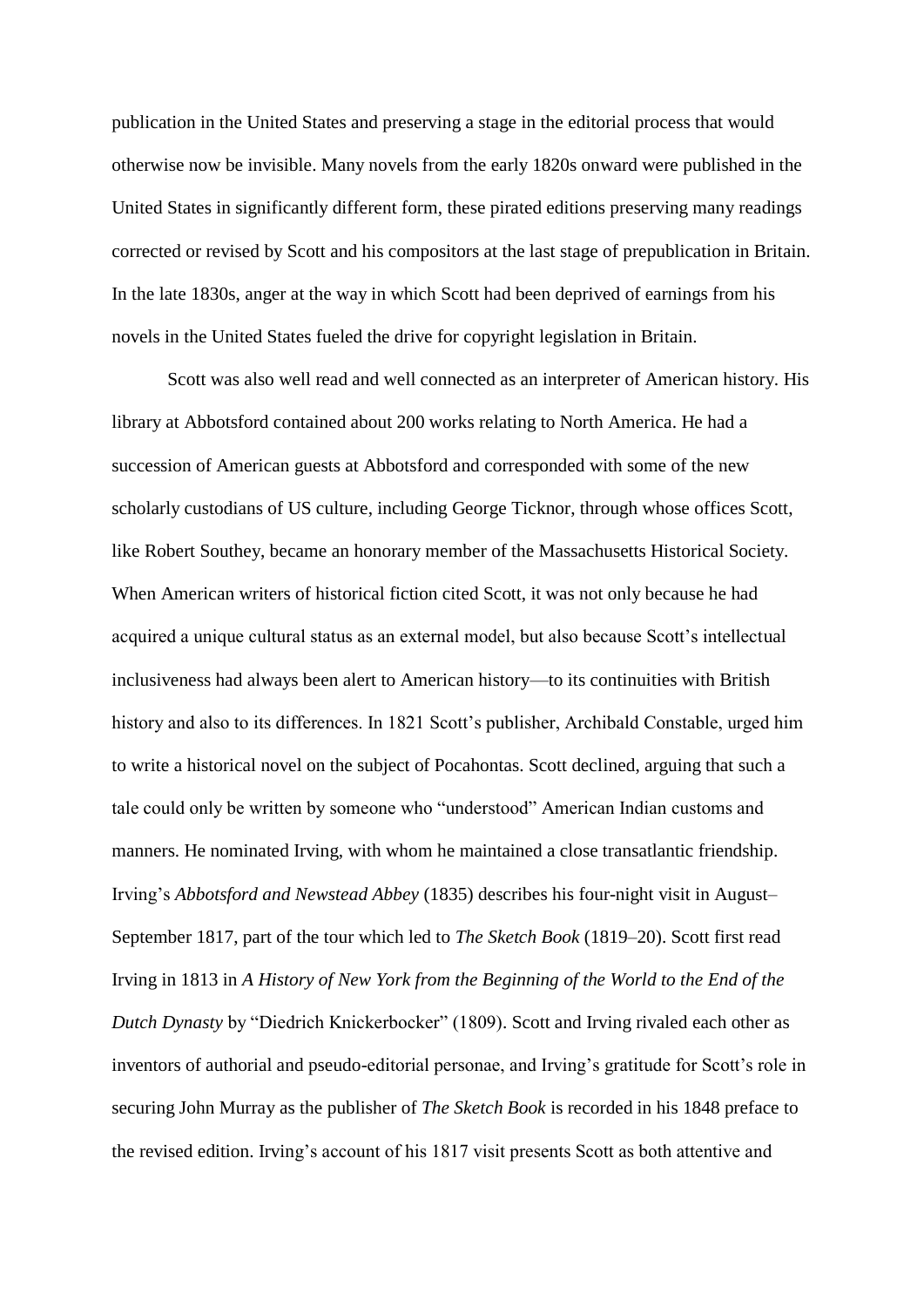indifferent to social rank, as rooted in the traditions of the Scottish Borders, but fascinated by other cultures and histories, and excited to think of being "in the midst of one of [America's] grand wild original forests" amid trees which would shame "the pigmy monuments of Europe." Irving's feeling that "it seemed as if a little realm of romance was suddenly opened before me" ostensibly validates the view of Scott (traditional by 1835) as the guardian of legend and folklore, the living proof as well as the purveyor of "real history." Irving emphasizes his role as guest in the house, though he is also, as narrator, the controller of Scott's "little" realm. Even to this most Anglophilic and traditionalist American observer, Scott's energies seem caught up in what Irving regards as "inferior" things: his dogs, his favorite employees and dependents, leisure rather than work. By 1835, too, the old farmhouse Irving had visited in 1817 had disappeared, in its place the baronial mansion completed in 1825, just as the Scott with whom Irving prudently never discussed the (anonymous) authorship of *Waverley* and its successors had long since become public property, internationally. Irving's essay memorializes and honors Scott and a traditional milieu which, because of him, remains alive; but it also silently contains and contextualizes these things in a broader, freer play of imagination and cultural connection—something imaginably American.

In the traditional trajectory of literary history, that is, Scott appears as the honored precursor of an eventually freer American style. His second novel, *Guy Mannering*, however, suggests a more intriguing possibility. *Guy Mannering* pivots on moments of uncanny recognition. It shows memory to be simultaneously superficial, pragmatic, and assured, as well as magical, inexplicable, and spellbound. *Guy Mannering*'s literary debts seem clear: to Shakespeare's *Othello* and late romance-plays, and the fictions of Tobias Smollett and Maria Edgeworth. In his introduction to the Magnum Opus edition, Scott anchored the novel in local and personal memory, quoting his sources on the Galloway gypsies and recalling his childhood memories of particular gypsy figures. More recently, critics have emphasized the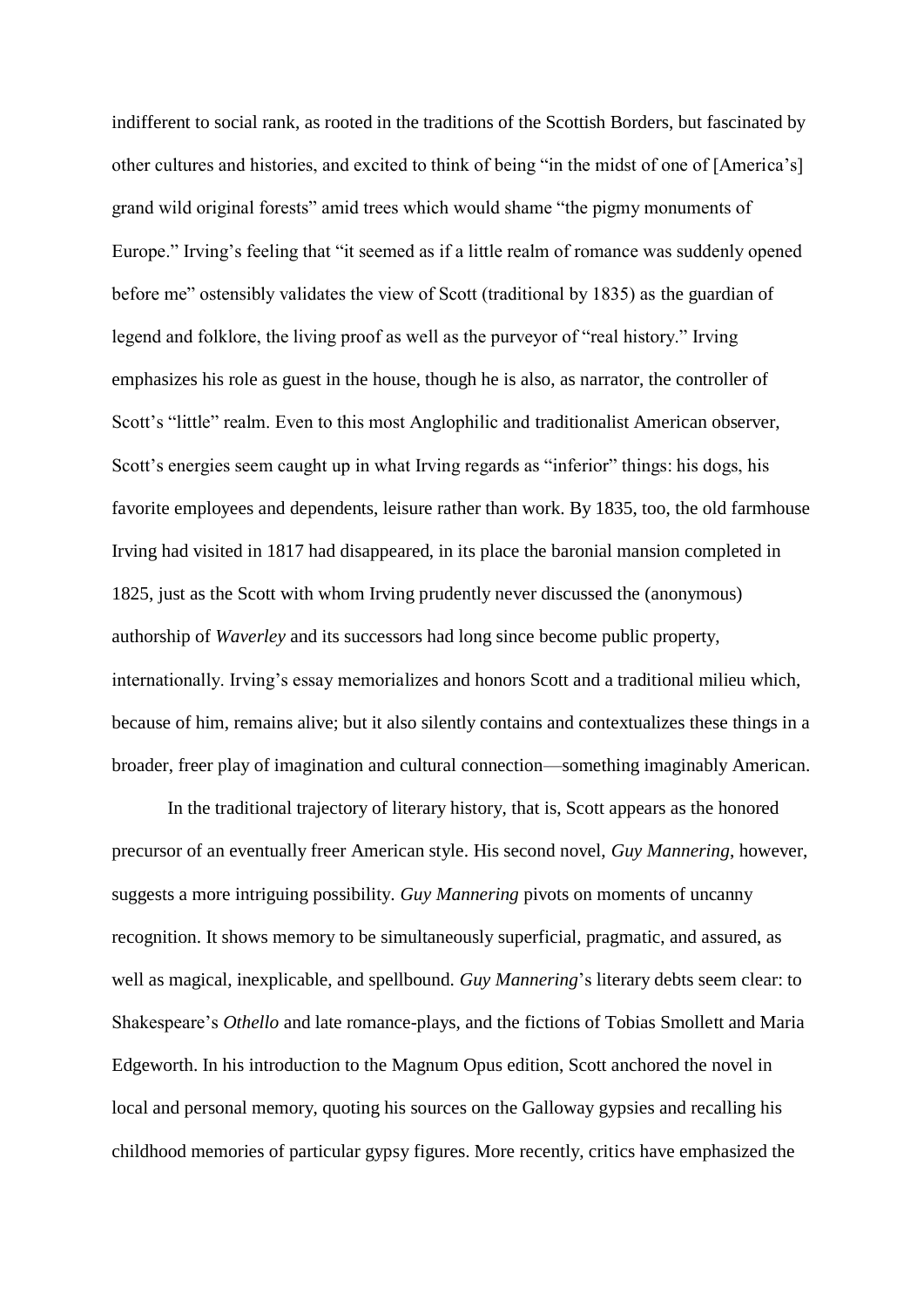significance of the (Asian) Indian subtext; however, the chapter relating the Derncleuch displacement quotes a passage from John Leyden's poem *Scenes of Infancy* (1803) beginning "So the red Indian, by Ontario's side" (ch. 8), and a later chapter describes Meg Merrilies as a defiant defender of her tribe, "the wild chieftainess of the lawless people amongst whom she was born" (ch. 55). The action of *Guy Mannering* is ringed by Britain's colonial difficulties in North America, from Mannering's initial Scottish tour of 1760 to late 1782, and the disruptions—especially the financial disruptions—caused by the American war complicate its plot.

Scholarship thickens the making of this plot. Born in Philadelphia a few months before Scott, Charles Brockden Brown shared his contemporary's experience of childhood illness and lasting infirmity; trained for the law but was privately absorbed in reading; and explicitly set out to build a distinctive national literature, most clearly in his address "To the Public," which prefaced *Edgar Huntly: or, Memoirs of a Sleep-Walker* (1799). Brown wrote and published *Edgar Huntly* between Parts One and Two of *Arthur Mervyn* (1799 and 1800); and the name "Arthur Mervyn" reappears in Scott's *Guy Mannering* as Mannering's old friend, responsible for looking after Mannering's daughter Julia but notably unsuccessful in protecting her from the romancing of a young man called Brown.

Although *Guy Mannering* contains some first-person epistolary narrative, its literary style is entirely distinct from that of *Edgar Huntly*, and any similarities of plot are broadly generic. The whole of *Edgar Huntly* is narrated in the first person, and at least two principal narrators are on the edge of mania and delusion. Set in 1787 in Pennsylvania, *Edgar Huntly* combines the stories of two sleepwalkers—the American, Huntly, who is haunted by the unsolved murder of his friend Henry Waldegrave; and the Irish emigrant, Clithero—who pursue each other through the wilderness of the Norwalk. As a result of his sleepwalking, Huntly lies injured in an underground maze; is tracked by, and eventually kills, four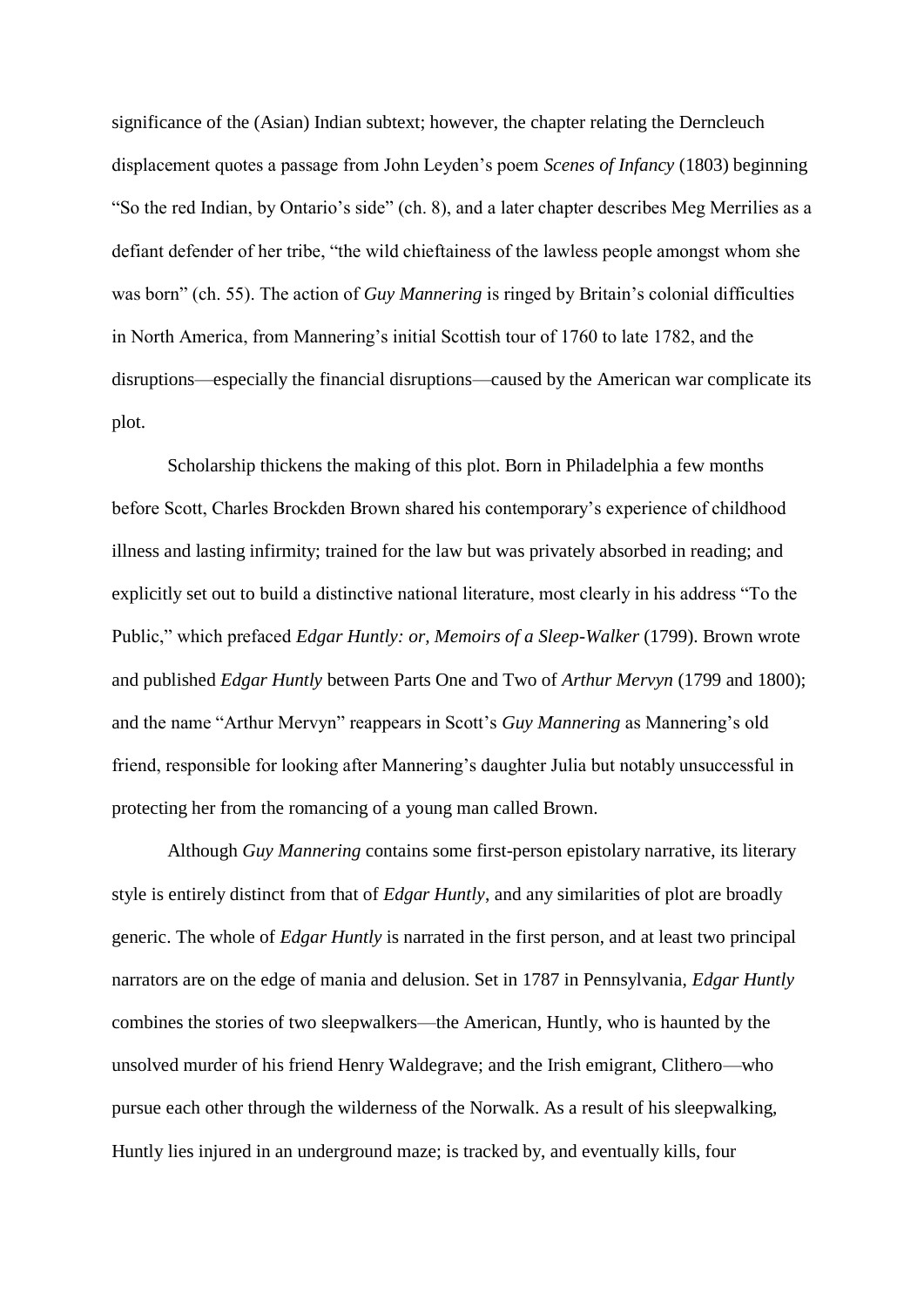American Indians; and visits and revisits an isolated hut in which, hidden from view, he witnesses scenes of violence. The hut, he eventually realizes, is the retreat of a Delaware Indian called Old Deb. Although she is not mentioned until the final third of the novel, Old Deb holds the key to all its mysteries. Thirty years before the action of the novel, the Delawares have been driven from their ancient lands by the "perpetual encroachments of the English colonists." Edgar's uncle's farmstead now occupies the land on which the village of the "clan," as he calls them, once stood. Wielding special authority, "zeal and eloquence," however, Deb opposes the Delawares' exile and is determined to "maintain possession of the land." Despite being savagely opposed to what he regards as the "savage," Huntly has formed a childhood bond with Deb and has nicknamed her Queen Mab because of what he calls "her pretensions to royalty, the wildness of her aspect and garb, her shrivelled and diminutive form, a constitution that seemed to defy the ravages of time and the influence of the elements" (ch. 20).

On several different levels, then, *Edgar Huntly* traces the consequences, public and psychological, of an enforced dispossession and removal. In terms of the Philadelphia in which Brown was writing in the late 1790s, this fiction of the recent past swivels guiltily on the half-acknowledged savagery of the white displacer and the potentially schizophrenic new country he represents. *Edgar Huntly* suggests the cultural and psychological elisions of modern nationhood in a way no other fiction had done before it. In some respects, *Guy Mannering* puts right what Brown had left unresolved in *Edgar Huntly*, not only restoring its hero to his rightful inheritance and name but also giving him, in Mannering, a benevolent father-figure (unlike Brown's sinister and ambiguous Sarsefield). In other ways, it revisits Brown's fictive territory, and the romance terrain of the dark, winding, secretive landscape forked pathways, hollows, caves, subterranean passageways. Scott found in *Edgar Huntly* a way of spatializing scientific and moral analyses of states of mental distortion and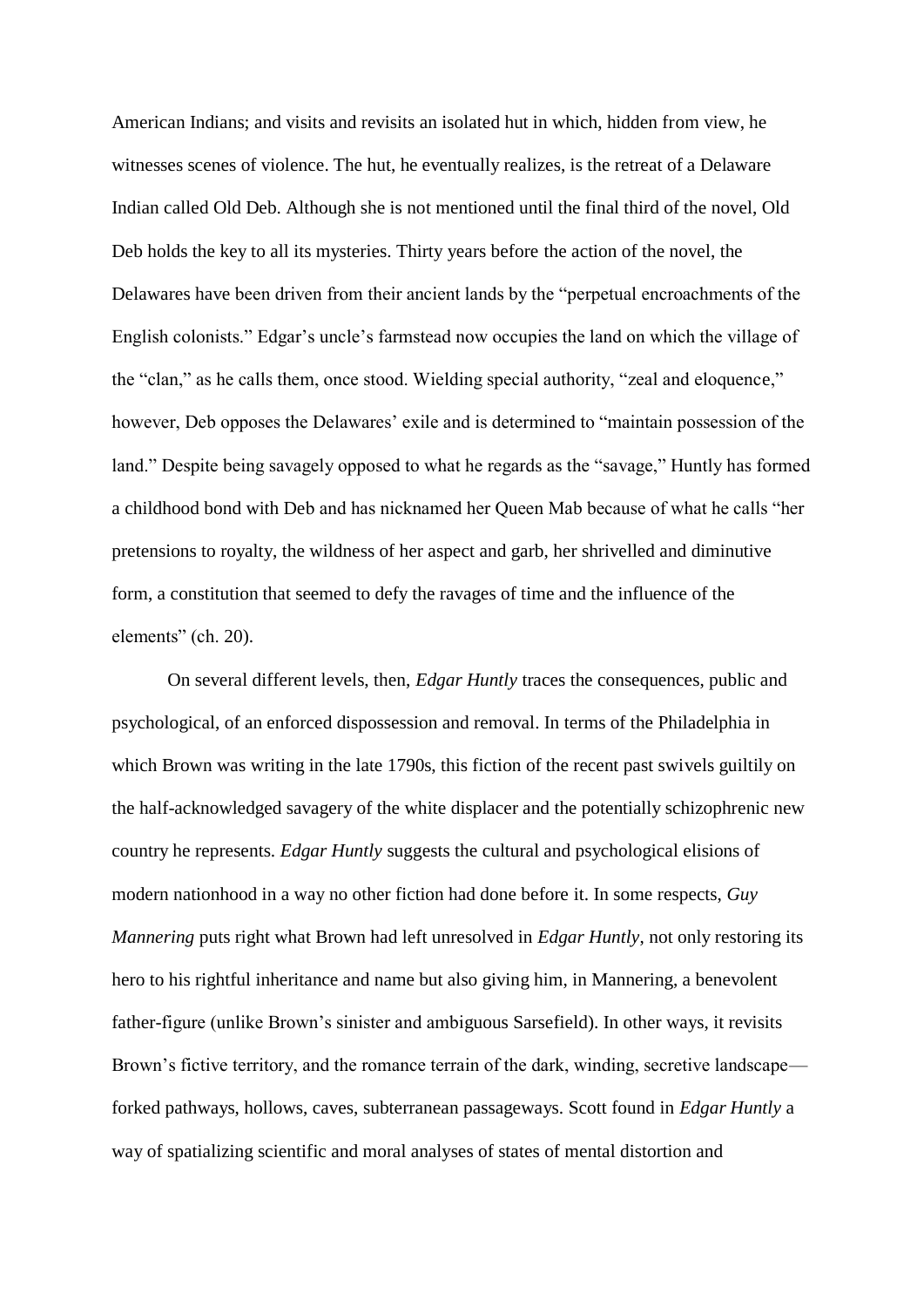breakdown. The most intriguing connections are those between Old Deb and Meg Merrilies. Deb is diminutive, Meg tall; Deb permanently displaced and silenced in the narrative, Meg brought to its center and sentimentalized as the loyal protector of the novel's hero. Scott gives Meg an idiosyncratic, persuasive, voice, as well as language that recalls Chief Logan's speech to Lord Dunmore, recorded in Thomas Jefferson's *Notes on the State of Virginia* (1785), and that reinforces the American Indian share in her imaginative heritage.

Brown reviewed Scott's poetry in the *Literary Magazine* in 1805, but Scott does not discuss Brown in his letters or *Journal*, nor in any of his novels, introductions, or notes; although when he put together *Ballantyne's Novelist's Library* in the early 1820s he planned to include novels by Brown. Only one other thread of evidence connects them. Samuel Griswold Goodrich describes in his 1856 autobiography, *Recollections of a Lifetime*, a dinner at the Lockharts' on June 2, 1824, after which Sophia Lockhart (Scott's elder daughter) politely initiated a conversation on American topics. Cooper is discussed first, though Scott is unable to join in the assessment of *The Pioneers*, not having read it. John Gibson Lockhart then declares that, good as Cooper is, in his opinion Brown was "the most remarkable writer of fiction that America has produced," especially in his depictions of the "darker passions." Scott replies, "Brown had wonderful powers, as many of his descriptions show; but I think he was led astray by falling under the influence of bad examples, prevalent at his time. Had he written his own thoughts, he would have been, perhaps, immortal: in writing those of others, his fame was of course ephemeral" (ltr. 42). The flow of influence seems clear: Brown, like American literature in general, was regarded as essentially imitative. Nor do Scott's views on Brown sound at all promising. However, the evidence of his library at Abbotsford suggests a different story. Scott owned early 1820s editions of four of Brown's novels, the first published versions of which date from 1798 to 1800. He also owned the London (1822) edition of William Dunlap's 1815 *Memoirs of Charles Brockden Brown.* Three of Brown's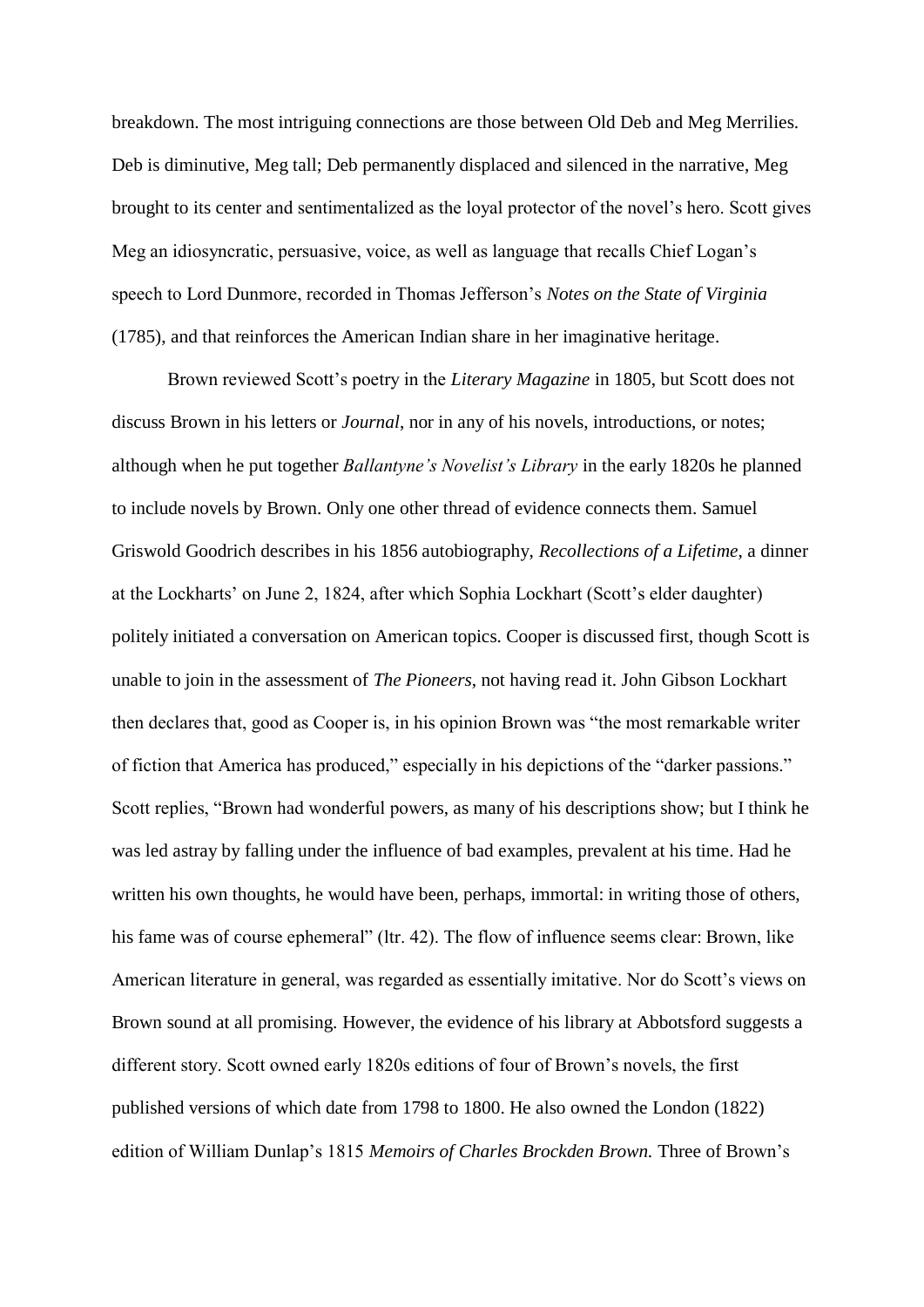novels in the Abbotsford library, however, are earlier London editions: Brown's last novel, *Jane Talbot* (1801; London, 1804), *Philip Stanley* (London, 1807; published in America as *Clara Howard*, 1801), and *Edgar Huntly*, which Scott owned in the Minerva Press edition of 1803. Whatever Scott thought after dinner in 1824, in 1803 he must have felt himself to be in the vanguard of discovering a new literature; and he was sufficiently interested to read more. Fourteen years after Brown's death, he could assess Brown's fame as "of course ephemeral," though in fact Brown's reputation in Britain revived throughout the 1820s, and in 1831 *Edgar Huntly* was reintroduced to a general British readership as volume 10 of Bentley's Standard Novels series. The resonance of *Edgar Huntly* in *Guy Mannering* reveals that works generally accepted as precursors of American romance could also be creative recollections *of* American romance.

The dominance of historical fiction in the American market throughout the 1820s reflects far more than the adaptability or transferability of "the *Waverley* model." American writers conversed with Scott and competed with him throughout his years of established fame. Scott's best-known "follower," Cooper, is more accurately seen as his interlocutor. The full title of Cooper's *The Pioneers; or, The Sources of the Susquehanna* (1823) revealingly counterpoints pioneering with multiple "sources." As its final sentence proclaims, the novel projects the Leather-Stocking, and the United States, westward, "opening the way for the march of the nation across the continent" (ch. 41) while developing a plot predicated on "sourcing" the outcast hero and true heir, Oliver Edwards/Effingham. *The Pioneers* pioneers in its particular depictions of American life "thirty years since" (1793–94), in its range of character types within this historical setting, and in its independence, or wryly suggested evasions, of established narrative practice. Chapter 17, for example, Cooper's celebrated account of a turkey shoot, takes on all the conventions of semi-allegorical representations of male rivalry and female prowess, while noting both the abundance of American nature and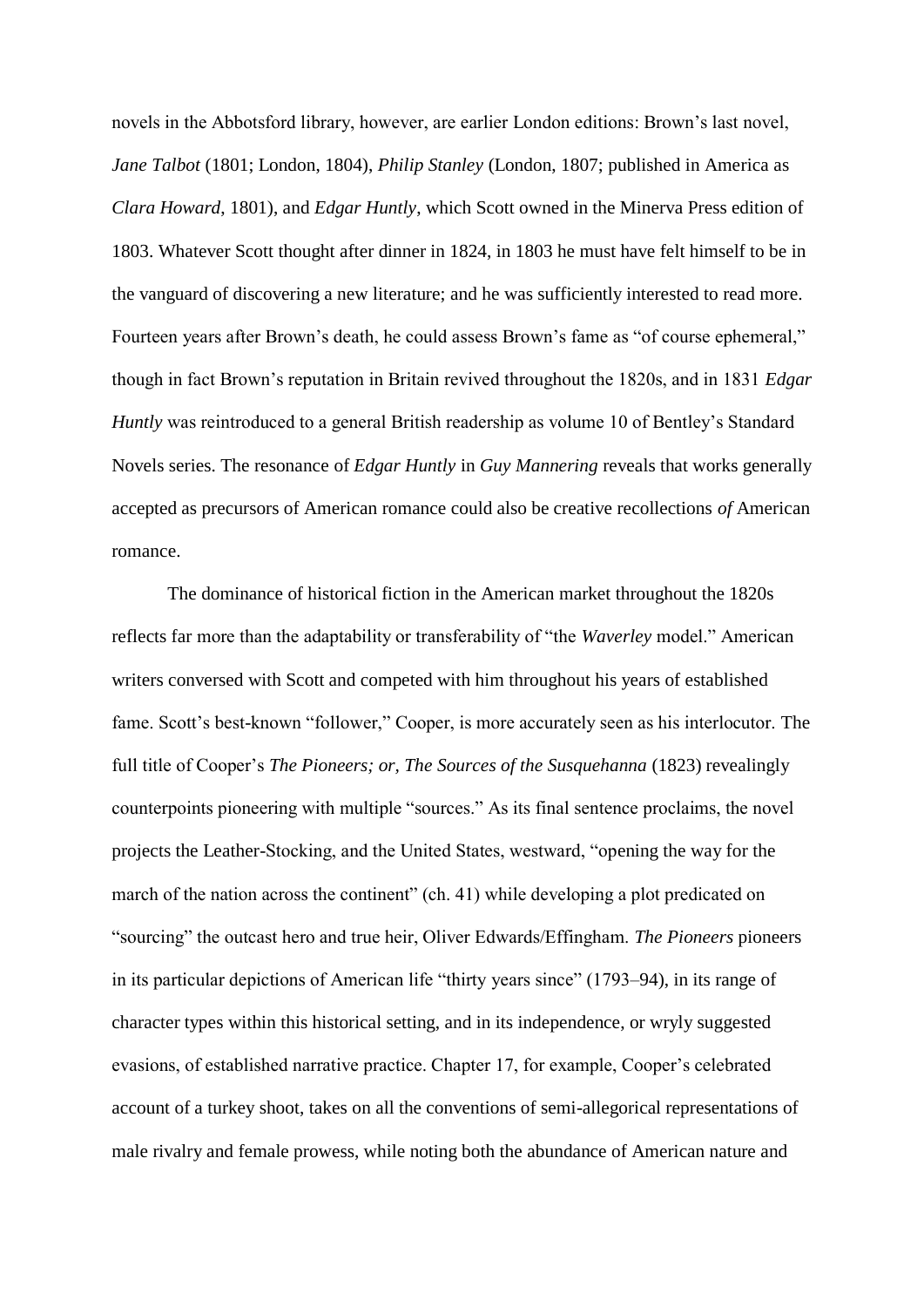the wastefulness of its new possessors. This single chapter manages to be both routine and troublingly compelling. Its epigraph quotes Scott's poem *The Lady of the Lake* (1810) and announces its topic as "sports." Once again, the citation seems to validate, but actually marks difference, uncertainty, and aggression. *The Pioneers* references Scott in many details; on the other hand, it reflects explicitly on "American genealogy," on the social mixtures of the new world, and on democracy and republicanism in social practice (see especially ch. 18, in which the "demi-savage" Oliver is taken into Judge Temple's household). In novelistic history Cooper innovates, most of all, in his depiction of a broad range of American characters and social groups, a particularity which was criticized by some contemporaries and which he depicted, in his 1832 introduction to *The Pioneers*, as a "rigid adhesion to truth, an indispensable requisite in history and travels" that restricted the wider arts of fiction.

"Let the American reader imagine one of our mildest October mornings," Cooper writes while setting the scene in the final chapter of *The Pioneers*. The remark validates a new group of implied readers, but it also indicates the multiple readerships for which the Leather-Stocking series was designed. These tales, and Cooper's other historical fictions, have important formal and technical continuities with Scott that prepared the ground for their international success. But more extensive critical attention has been devoted to shared motifs and plot lines such as the contrasted fair (domestic) and dark-haired (tragic) heroines, the hero torn between competing ideologies representing the "past" and the "future," characters who connect past and present, and the exile or destruction of characters and causes "ardent" and/or "enthusiastic" to excess. Cooper is faithful to Scott's narratorial style and tone, keeping direct commentary and moral direction to a minimum. He continues Scott's preference for dialogue over description, though like Scott he carefully specifies historical and geographical setting. He emphasizes, as in his 1850 "Preface to the Leather-Stocking Tales," his "very desultory and inartificial manner" of composition, maintaining Scott's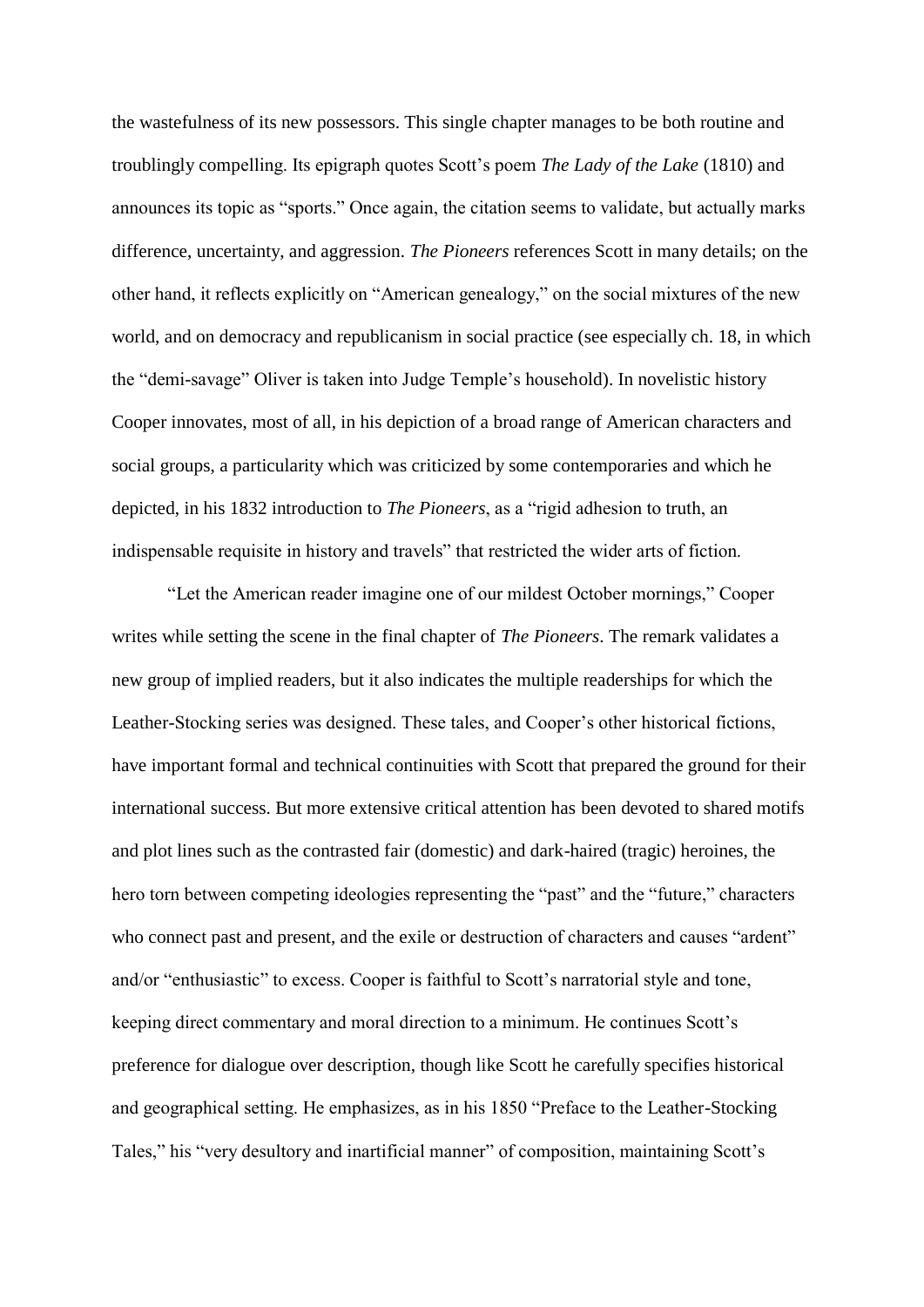declared distance from the pretensions of high art and the lure of the marketplace alike. He continues the practice of chapter epigraphs, and, like Scott, he appends historical notes that extend the descriptive and analytical reach of his fictions. Both of these latter practices implicitly defend the artistic and intellectual status of prose fiction, even as Scott and Cooper slight their own claims as artists. The implied reader in both Scott and Cooper, meanwhile, is informed, rational, but not yet familiar with the wilder locales to which the narrator acts as guide. Scott's many addresses to his "fair" readers fix assumed gender differences in response and reading preferences, though without the hostility with which Cooper advises "all young ladies, whose ideas are usually limited by the four walls of a comfortable drawing room" not to read *The Last of the Mohicans* (1826, pref.).

At the same time, Cooper consciously deviates from Scott in one particular, especially important to the history of the novel in America. This swerve, which is in fact in Harold Bloom's terms a classic misprision or willed misunderstanding of the precursor text, concerns the relationship between the authority of written and oral narrative, and the cultural status of books. All Scott's writings, in all the literary forms he practiced, highlight the tensions between received versions of "history," and the differences between hearing and reading stories. *The Antiquary* (1816), for example, apparently the most "bookish" of novels, consistently ironizes the claims of the educated antiquarian and collector. Orality, however, is necessarily transmuted to Scott's readers in the shape of printed words, and the "Author of *Waverley*" never loses his delight in books as physical objects. The book as a mark of civilized culture retains its status in nineteenth-century British fiction, but is an object of a more fundamental unease in the most self-consciously American writings of the same period. Rooted in rebellion against "written" law, American fiction's valorizations of the truth and immediacy of oral testimony gather force in Cooper. In *The Last of the Mohicans*, set in 1757 during the French and Indian War (1756–63), Hawk-eye's distrust of books as opposed to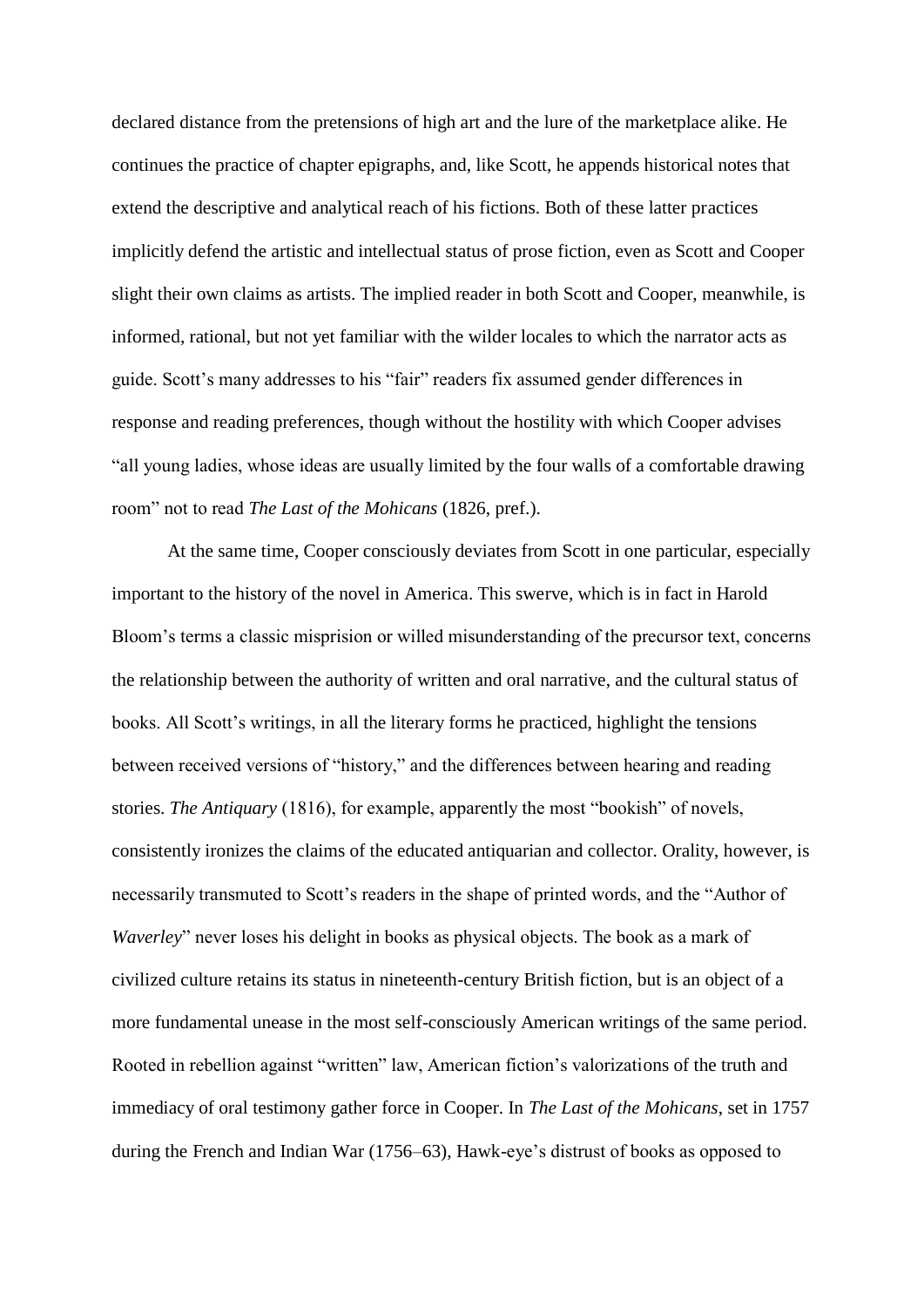"experience" is dramatized in his exchanges with the singing-master David Gamut in chapter 12 and with Duncan Heyward in chapters 18 and 21. Gamut himself, presented explicitly as an emasculated relic of Old World minstrelsy, irritates and puzzles modern readers, but would have struck Cooper's contemporaries as almost too crude a satirical amalgam of characters in Scott. Gamut's debts to the physique and deportment of *Guy Mannering*'s Dominie Sampson, in particular, would have underlined the ways in which he represents an Old World dedication to the authority of books and convention, even as Cooper's first account of him, as a body out of all proportion to itself, tall yet diminutive, suggests untellable anxieties of influence. Although Cooper's novels, like Scott's, necessarily contain orality and "experience" in the form of a printed text, they set up a more resistant relationship with printed authority, a sense of a literary tradition which knows itself to be on the wrong track.

One other break with Scott and the tradition he represented is Cooper's artistic decision to substantiate in a series of fictions an imagined, lived actuality for Leather-Stocking. Although telling different parts of Hawk-eye's story involved different settings, historically and geographically, the decision to return to a single connecting character was essentially an act of centripetal and accumulative, rather than historical and expansive, imagination. More important than the often-repeated claim that Hawk-eye draws together different "American" traditions is the formal fact of this novelistic series, in which Cooper creates a single narrative structure for an "American" history. Scott imagined creating a series of novels depicting different periods in Scottish history, while Cooper created a single character around whom an American history could be written. In terms of literary history, this is a significant innovation, but it is especially telling in an American context, reflecting novelists' desire to center and ground the nation.

*The Prairie* (1827), set in the Great Plains in 1804–05, ends with Hawk-eye's death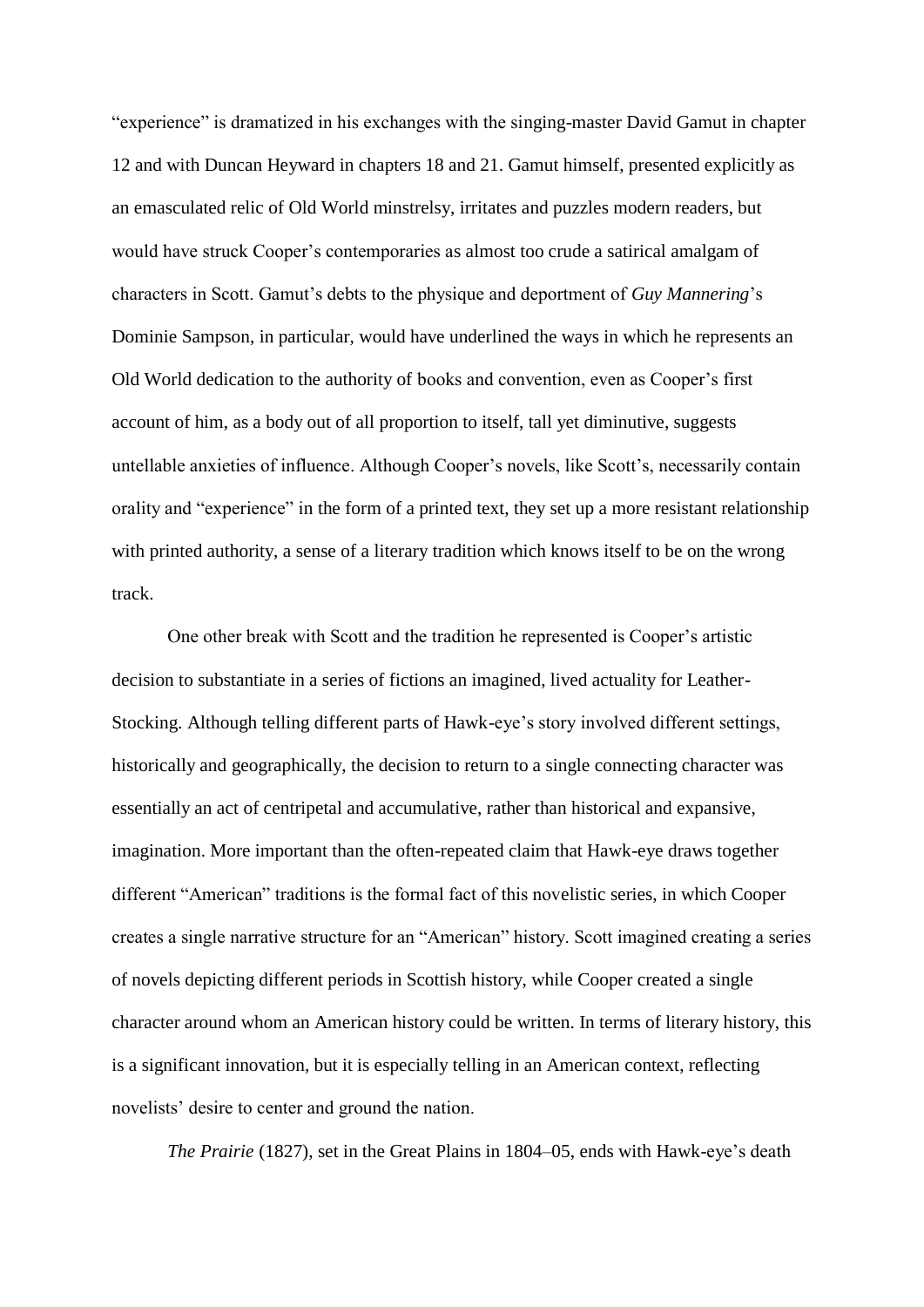and explicitly revisits characters and episodes in the first two fictions. In effect Cooper creates a fictive history *of* his own fictive histories, while also mapping the future of the American West. The novel remains subtly intertextual with Scott, however, with a heroine called Ellen (the most romantic of all Scott's heroines, from *The Lady of the Lake*) and an aged Sioux warrior nicknamed Le Balafré ("scar-face"), who attempts to claim the Pawnee Hard-Heart as his son. The French nickname, as Cooper notes, is traditional, but for readers of 1827 it would immediately call to mind Ludovic Lesly, "Le Balafré," an Archer of Louis XI's Scottish Guard in *Quentin Durward* (1823), a novel that introduces through the Bohemian or gypsy Hayraddin the ways of a nomadic people untamed by law or religion. As in *Guy Mannering*, Scott's depictions of gypsy dispossession were an imaginative resource for Cooper's Indians. After seven years in Europe and several historical novels about the European past (*The Bravo*, 1831; *The Heidenmauer; or, The Benedictines*, 1832; *The Headsman; or, The Abbaye des Vignerons*, 1833), Cooper reconstructed the earlier years of Leather-Stocking in *The Pathfinder; or, The Inland Sea* (1840) and *The Deerslayer; or, The First War-Path* (1841). When he ventured into the more distant American past, as he did in *The Wept of Wish-ton-Wish* (1829), set in the time of King Philip's, or Metacom's, War (1675–76), he was refashioning for a different kind of subject matter and a different readership models of cultural conflict found in long-familiar Scott novels—most importantly *The Tale of Old Mortality* from 1816—and simultaneously engaging in a far more immediate novelistic conversation. One of Scott's best later novels, *The Fair Maid of Perth* (1828), published in the United States as *St. Valentine's Day*, challenges the heroic conventions of earlier *Waverley*-style representation, pressing hard on paradigms of masculinity, and so produces one of Scott's most memorable male characters, Conachar, just as Cooper was working on his own conflicted masculine hero-substitute, Philip's Narragansett ally, Conanchet. Both are adopted into other households; both die when reintroduced to their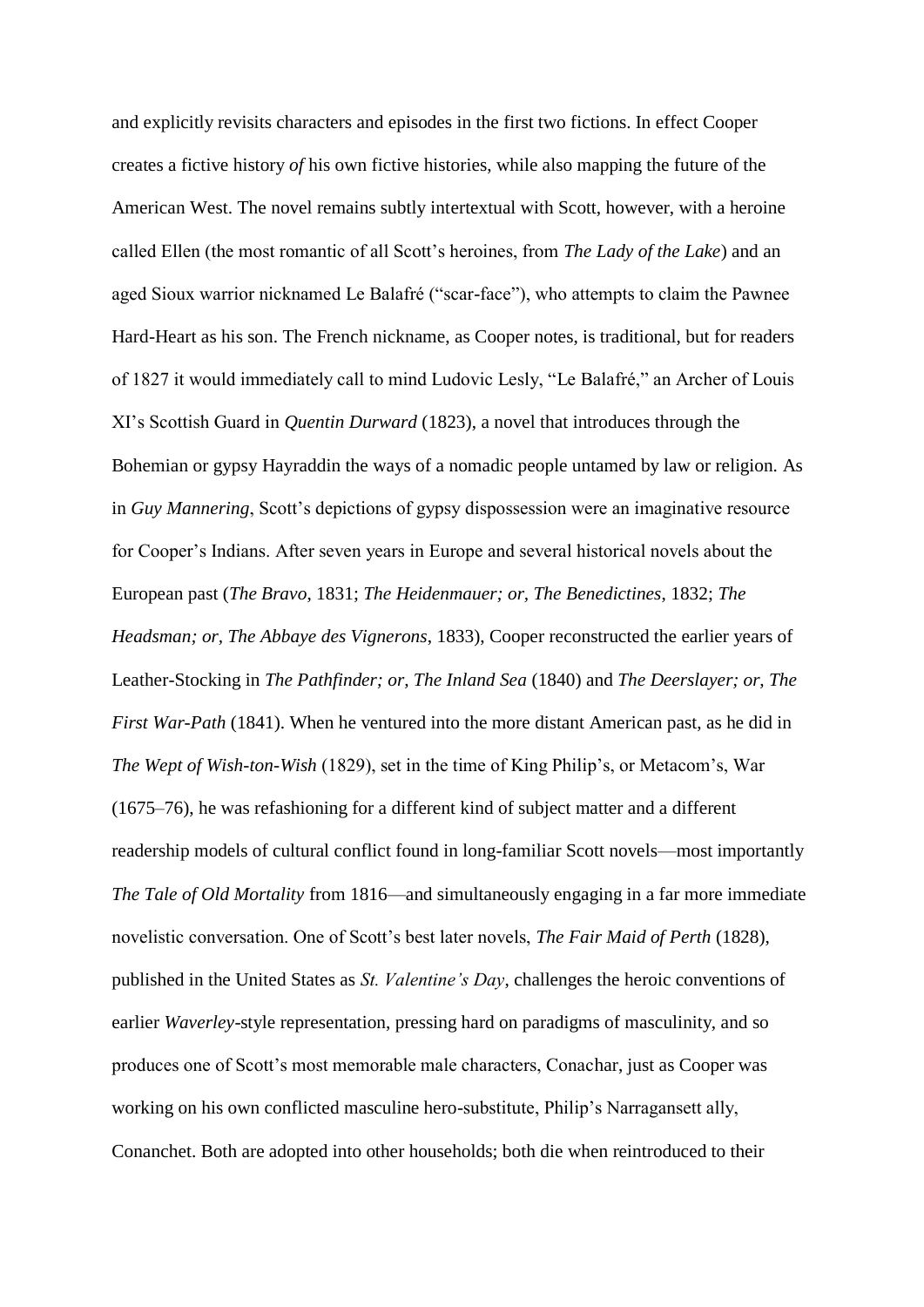"true" cultures. Cooper's Conanchet marries cross-racially his white counterpart, Ruth Heathcote or Narra-mattah, taken captive as a child. The confluence of ideas in *The Fair Maid of Perth* and *The Wept of Wish-ton-Wish*, published a year apart, is a reminder that throughout Cooper's writing career Scott was less a "model" or precursor than an interlocutor.

The older view of American historical fiction as dominated by Cooper has now been replaced by scholarship attentive to the different models of fiction developed by others and especially to the consciously feminized styles of Lydia Maria Child and Catharine Maria Sedgwick. From her first novel, *Hobomok* (1824), set in seventeenth-century New England, to her last, *A Romance of the Republic* (1867), Child highlighted women's experiences of historical events and aligned race with gender in (failed) opposition to social convention. In works like *The Rebels* (1825), this was relatively uncontroversial, and Child was astute in working within accepted sentimental conventions and contexts. In *Hobomok*, too, the interracial marriage between Hobomok and Mary Conant is eventually superseded by a marriage that ensures a "white" family line. Even so, as Carolyn L. Karcher points out, the novel essentially allows Mary to take both her rival lovers, only-just-acceptably negotiating questions of race and of female desire. The problem of race in emerging American society pressed the conventions developed in Scott's fiction to their limits; though even as late as *A Romance of the Republic*, written and published during Reconstruction, the names of Child's mixed-race sisters, Rosa and Flora Royal, recall those of the two heroines of *Waverley*. In terms of technique, Child writes limber tales that she nevertheless traces to older "authorities," including Scott. The brief frame narrative of *Hobomok*, and the move away from the "uncouth spelling" of an old manuscript in chapter 2, are pared-down versions of characteristic Scott-inflected conventions, and Scott is cited in the frame narrative as someone at once all-conquering and inimitable, "a high and solitary shrine" (pref.). Although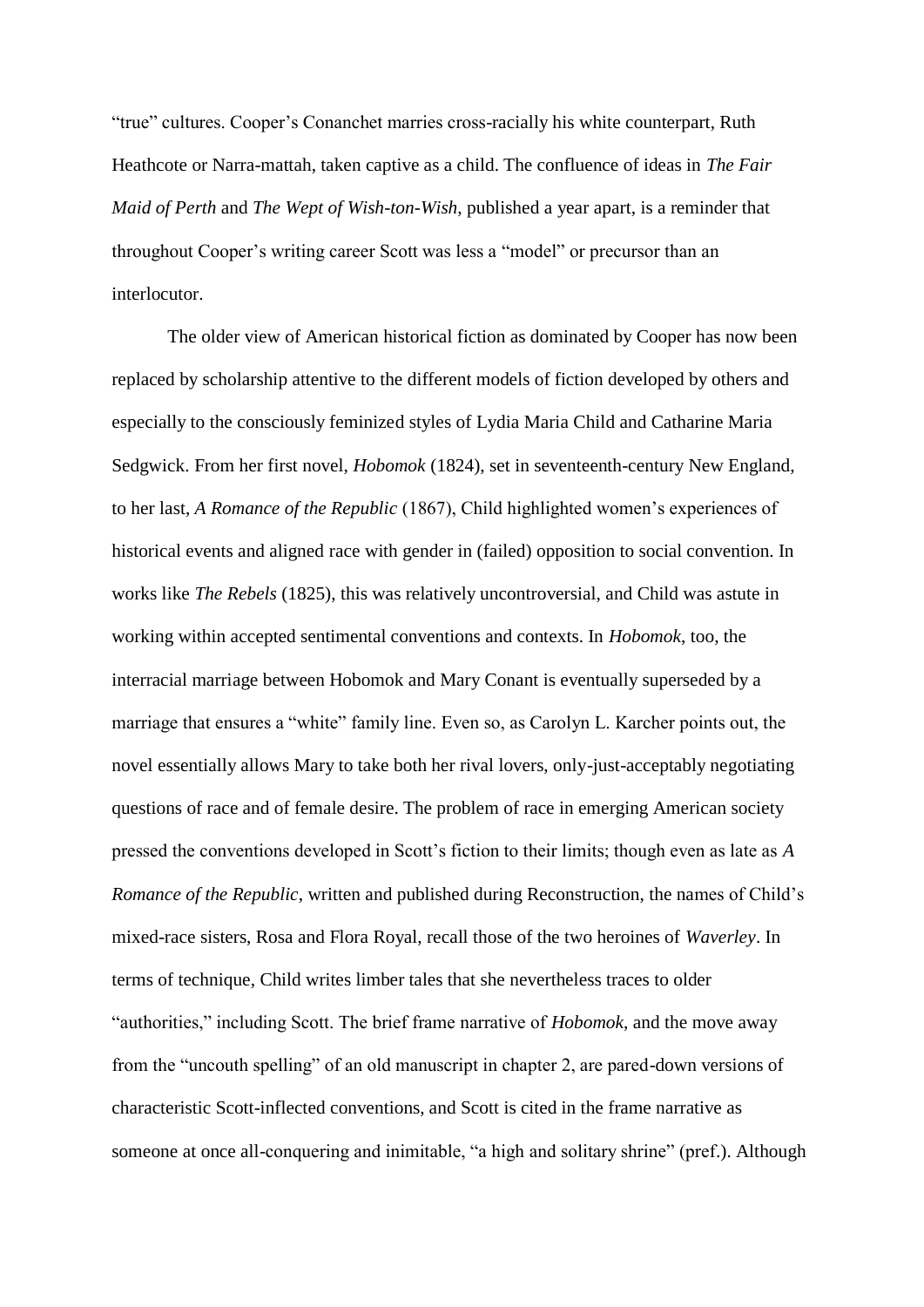their explicit references to Scott are few, Child and Sedgwick seem to feel his influence differently—Child unabashed by his "proud, elastic tread" (*Hobomok*, pref.); Sedgwick more self-consciously entangled.

All Sedgwick's historical novels—*A New-England Tale* (1822), *Redwood* (1824), *Hope Leslie* (1827), and *The Linwoods—*alternately invoke and revoke Scott's authority. *Redwood* adapts the techniques and some of the motifs of Scott's first two novels (*Waverley* and *Guy Mannering*). But revolt is clear in the preface, which repeats claims made in the first chapter of *Waverley* about constant "principles of human nature" only to emphasize that these manifest themselves differently in different times and different countries; lauds "the Unknown" and his new category of "what is called historical romance," but adds that we also need accounts of the present; and describes the United States as intrinsically more exciting in its "expanding energy and rapid improvement" even than models of perfection: "The future lives in the present." Sedgwick's most successful novel, *Hope Leslie*, incorporates elements of Scott's earlier fictions and also suggests the influence of his most recent, *Woodstock*. The courtship rivalry of the first-generation characters repeats elements of Scott's novel, while the second generation (the generation of the novel's heroine, Hope) represents a self-consciously "American" new beginning both fictionally and historically. Again, individual characters echo Scott's (Nelema, eventually tried for witchcraft, refashions Old Alice from *The Bride of Lammermoor*), chapter epigraphs continue Scott's practice and cite American authors, and discursive notes support details of depiction (most concern the depiction of Indian characters, especially the heroic Magawisca). At the same time, Sedgwick's deferral to Cooper makes clear his perceived preeminence on Native American subjects. As in *The Linwoods*, there are signs of struggle in Sedgwick's relationship with the historicity of her materials. When William Hubbard unsuccessfully seeks Hope's hand in marriage, for example, the narrator notes caustically that in refusing she "lost at least the golden opportunity of illustrating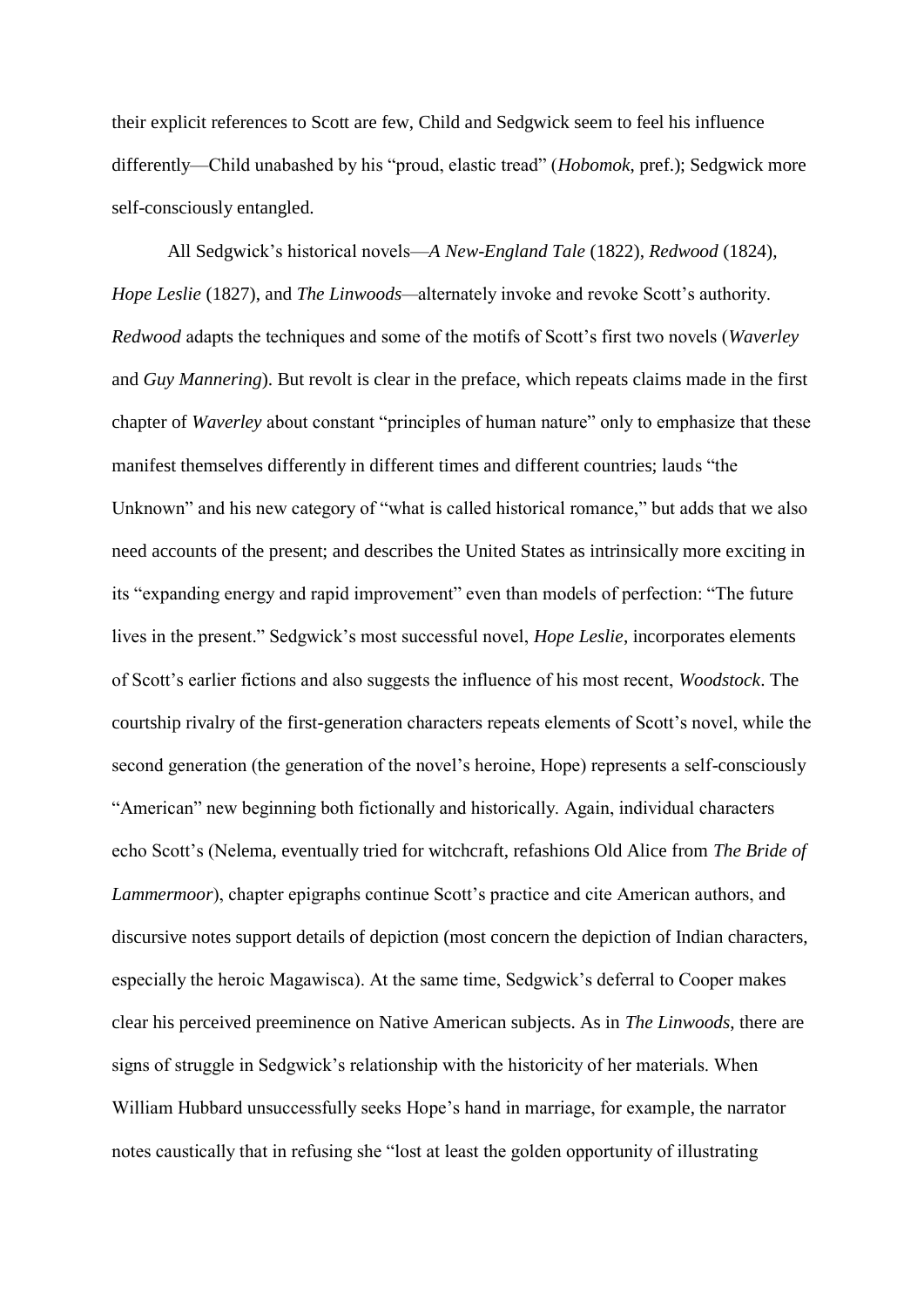herself by a union with the future historian of New-England" (ch. 11); then, ironically, Sedgwick intersperses unattributed quotations from Hubbard's account of the Indian Wars with her own narrative, while expressly championing the version of the Pequot wars which Everell Fletcher hears from Magawisca. Everell is familiar with the colonists' accounts of Indian atrocities:

[B]ut he had heard them in the language of the enemies and conquerors of the Pequods; and from Magawisca's lips they took a new form and hue; she seemed, to him, to embody nature's best gifts, and her feelings to be the inspiration of heaven. This new version of an old story reminded him of the man and the lion in [Aesop's] fable. But here it was not merely changing sculptors to give the advantage to one or the other of the artist's sculptures; but it was putting the chisel into the hands of truth, and giving it to whom it belonged. (ch. 4)

Magawisca's (female) account transcends rivaling claims and is (or at least "seems" to Everell to be) "truth." In the larger narrative of *Hope Leslie*, as narratorial comments throughout the final chapter reveal, there is an anxiety about the danger of modern "forgetting," an amnesia and disconnectedness which devalue the sufferings and idealisms of the past. Most importantly, Scott's nuanced appreciations of the culture of his own times bifurcate then solidify in fictions like *Hope Leslie*. The implicit narratorial validation of Magawisca's account, for example, is difficult to reconcile with the historical perspective offered in the final chapter of *Hope Leslie*, in which the Puritan founders are represented as visionaries who see multitudes replace the "solitary savage," cities replace forests, and highways replace "the tangled foot-path," while (in a supremely ironic phrase) "the consecrated church" rises "on the rock of heathen sacrifice" (ch. 27).

All Sedgwick's novels were published near simultaneously in the United States and in Britain, emphasizing the extent to which the market for American fiction remained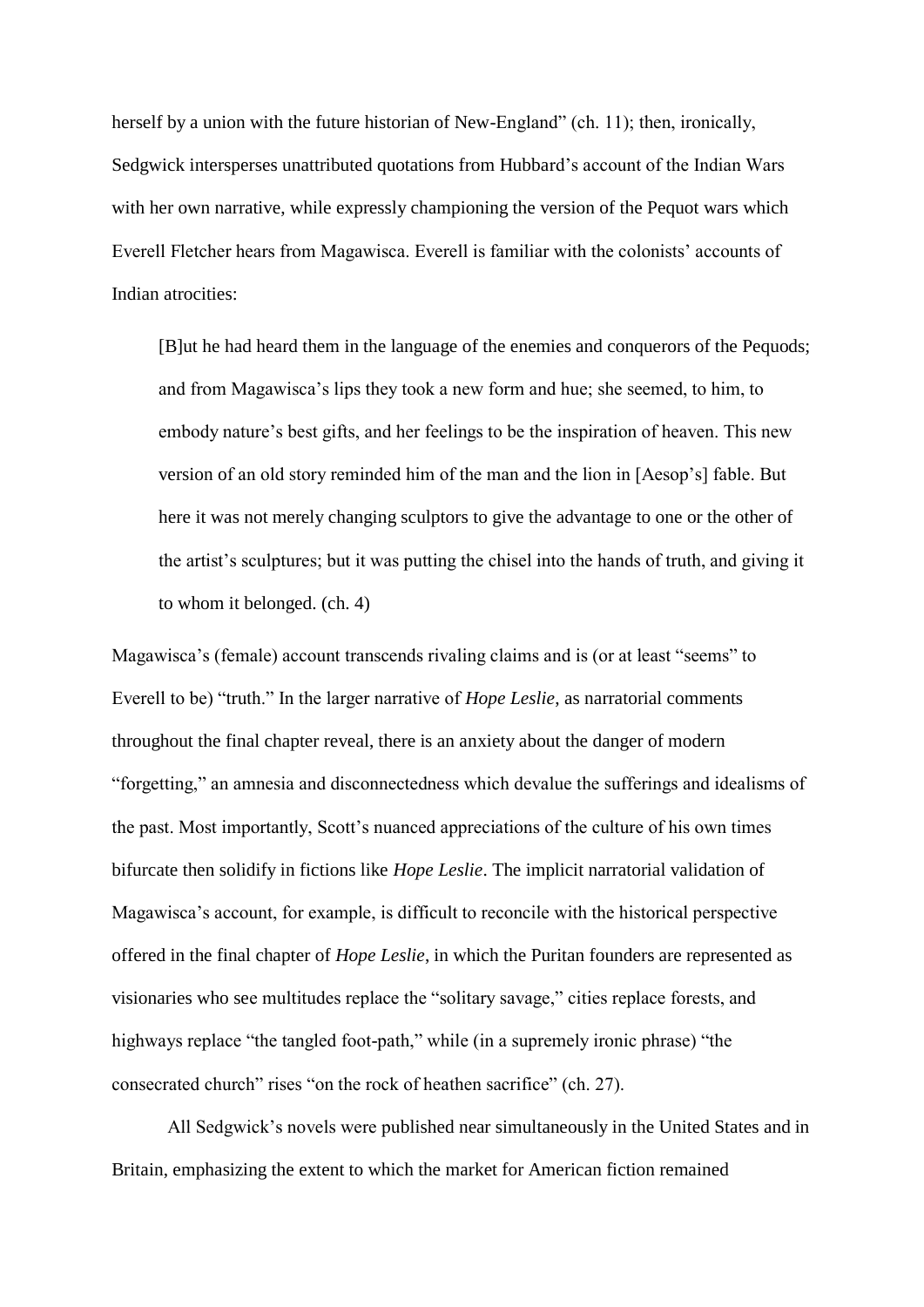transatlantic. For other writers of American historical fiction, London and Edinburgh were the primary places of publication. Cooper is a prominent example of this, but a more intricately transatlantic publishing career is that of John Neal. Neal co-wrote a history of the American Revolution and planned a history of American literature, while being closely involved in literary circles in London and Edinburgh throughout the 1820s. His most interesting novels are *Brother Jonathan* (1825), written in Britain and published in London and Edinburgh, and the Salem witchcraft tale *Rachel Dyer* (1828). An important and extensive authorial reflection at the opening of volume 2 of *Brother Jonathan* anatomizes conventional terms for, and representations of, "the Original North American:—the native, and legitimate Proprietor of the Western World" (ch. 14), asserting his cultural uniqueness and the failure of previous literature to give anything other than generalized accounts of him. Neal's own representations of Indian characters unravel linguistically, however, revealing the breach in conventional representation between supposedly realistic renditions of the hero's speech ("You no fight?—you fight?—Ole oomans—wite hart—you speak ´um lie—bad lie") and supposed translations from "the beautiful Seneca speech" that produces speeches like "Farewell; farewell, for aye. She told me that I should sing my death song, yet, in the ears of my own white brother" (v. 2, ch. 17). *Brother Jonathan* represents a recurrent strain in transposing Scott's interests to American subject matter in that it is more eloquently elegiac in its treatment of the survivors of "older" forms of society than Scott ever allowed himself to be; while, at the same time, the very prominence and directness of the elegiac mode reveals a stronger commitment to social "progress" than Scott ever endorsed. In the case of *Brother Jonathan*, in particular, the action and its implications repeatedly echo the situations of *The Tale of Old Mortality* and *Rob Roy*, Neal's superimposition of those novels serving to reveal their very different approaches to historical material but also responding to the retreats from historical representation that Scott's endings enforce on his readers.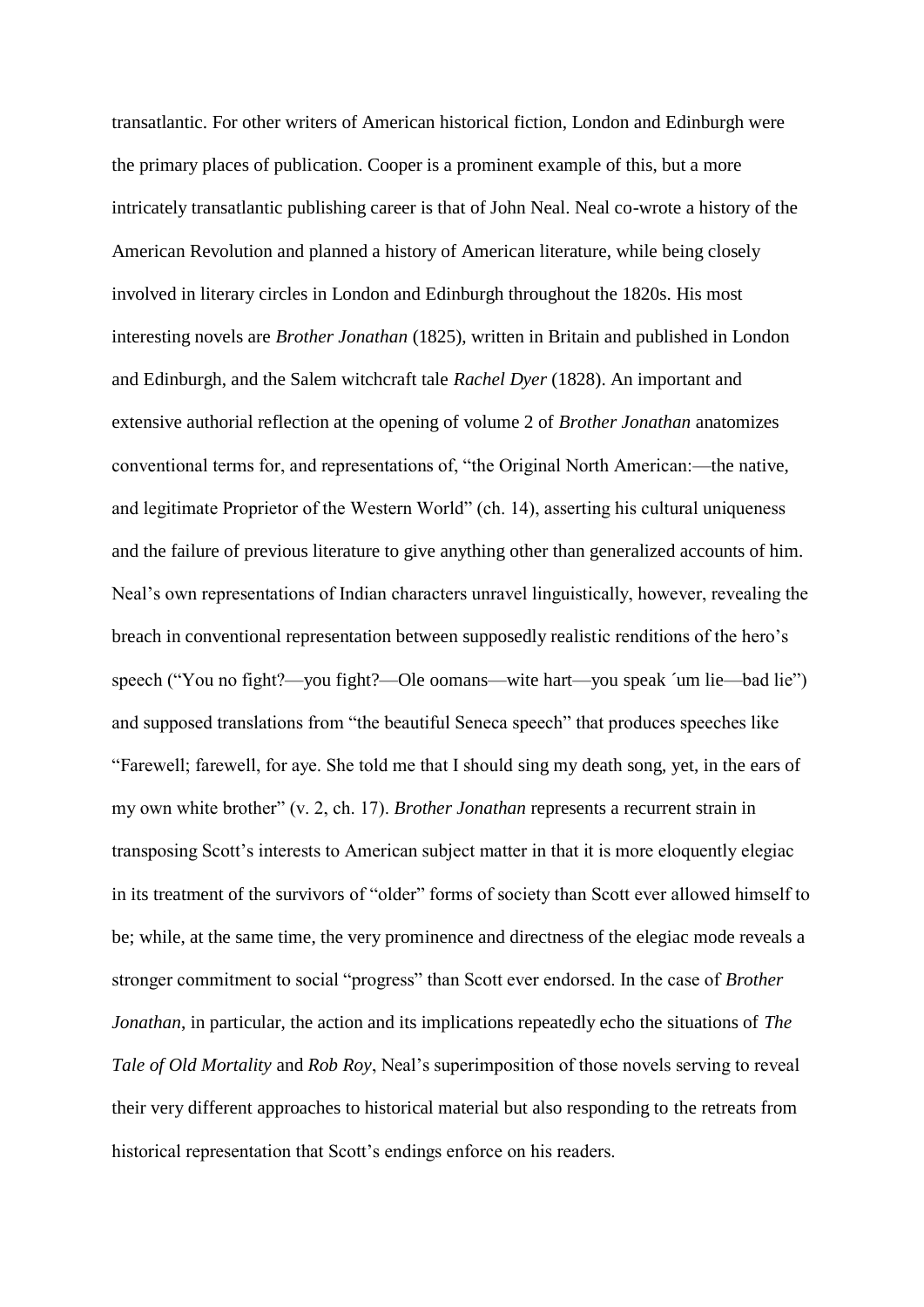Scott's influence in the US South has always commanded special interest. *Anne of Geierstein* (1829), which features the Germanic Vehme-gericht, influenced the formation of the Ku Klux Klan, and the Klan drew elements of its rituals from the poem *The Lady of the Lake*. Scott's influence on historical fiction in the South, however, as distinct from his popularity among readers, is concentrated in the postbellum period, and at its strongest in the historical writings of the late nineteenth and early twentieth centuries. In this later period, Scott's novels proved especially useful in negotiating narratives of defeat and spiritual, artistic, or quasi-national survival—that is, in preserving identity in emotional and spiritual rather than in political or institutional terms. However, a very different use of Scott, and a conspicuous stylistic departure from "the *Waverley* model," can be found in the prolific antebellum writings of the Charleston-based novelist and editor William Gilmore Simms. In a largely positive essay, "Cooper, His Genius and Writings," (later reprinted as "The Writings of James Fenimore Cooper"), Simms cites Scott's novels as examples of "the harmonious achievement" of a fictional world (*Views and Reviews* 1962, 265). The phrase is striking, the tone untroubled. Simms's novels silently adopt some of Scott's conventions but are essentially forward looking, treating the matter of history as something to get right rather than to complicate, and focusing instead on action, pace, and immediacy of impression. In his best-known work, *The Yemassee* (1835), the structure of contrasting ideologies has been traced to Scott, chapters are given (unattributed) poetical epigraphs, and two chapters (11 and 25) include passages of "Indian" poetry and prophecy. The relative spareness of Simms's characterizations and contextualizations serve an ethically (and ethnically) clear-cut America. The purpose of evoking the past has, simply, changed, as is evident in many technical details and shifts such as the change to the present tense in the account of Harrison's rescue of Bess Matthews at the end of chapter 49.

After *The Yemassee*, the Revolutionary War became Simms's main focus, dominating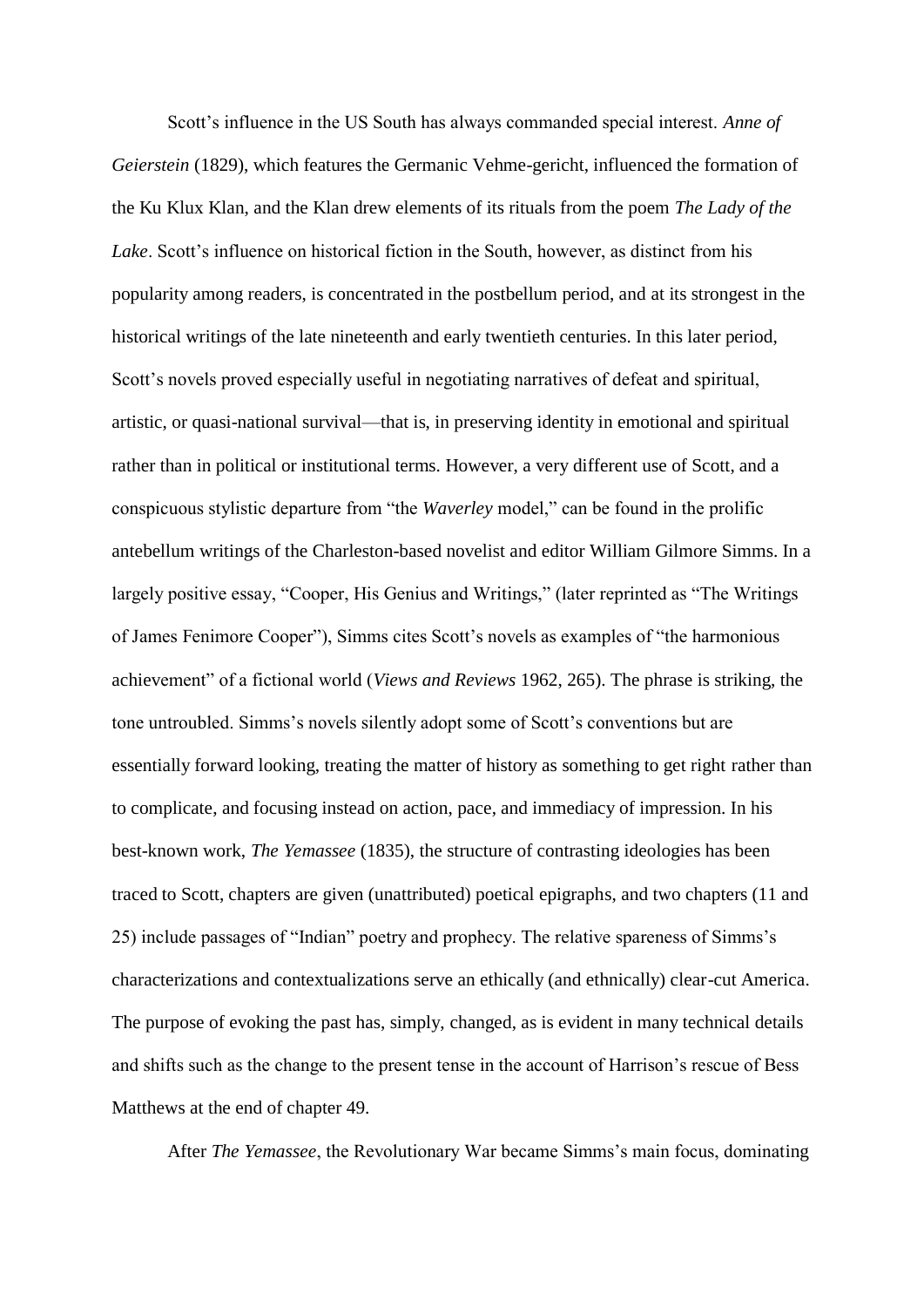eight of his novels, but Simms also emphasized the distinct locales of the southern states and marketed his novels by location (*Guy Rivers: A Tale of Georgia*, 1834; *Richard Hurdis; or, The Avenger of Blood: A Tale of Alabama*, 1838, and comparable tales of Mississippi, Kentucky, Florida, and Texas). The expansiveness of his fictional topics in itself proclaims the variety available in American history and the new glamour of regional difference. Just as forays into the more distant American past (such as *The Lily and the Totem; or, The Huguenots in Florida*, 1850) emphasized the master narrative of American freedom, secession and civil war came to dominate Simms's present. Although they owe their appeal to the "romance" of "history," Simms's fictions of frontier struggles, American Indian warfare, and Revolutionary patriotism have an unexpected relationship to temporal change. The influence of Cooper's practice can be seen in the relationship between *The Partisan* (1835), *Mellichampe* (1836), and *Katharine Walton* (1851), in that *Mellichampe* and *Katharine Walton* develop episodes and characters in *The Partisan* rather than moving forward in time. Simms's theorizations, notably the claim in "The Epochs and Events of American History, as Suited to the Purposes of Art in Fiction" (1845) that "the poet and romancer are only strong where the historian is weak" (*Views and Reviews* 1962, 76), typically raise more questions than they answer. In his advertisement to *Mellichampe* he states that the "entire materials" and "the leading events—every general action—and the main characteristics, have been taken from the unquestionable records of history, and—in the regard of the novelist—the scarcely less credible testimonies of that venerable and mossmantled Druid, Tradition." Technically, Simms's novels respond primarily to the new terrains and epochs made available by Scott, and they reflect an emerging punchiness and concentration on dramatic contrast and event, something marked in the striking chapter titles adopted in his later novels ("The Half-Breed and the Tory," "Picture of Lynch-Law," "Swamp Strategics," "Cow-Chasing"—all from *Mellichampe*). Despite Simms's technical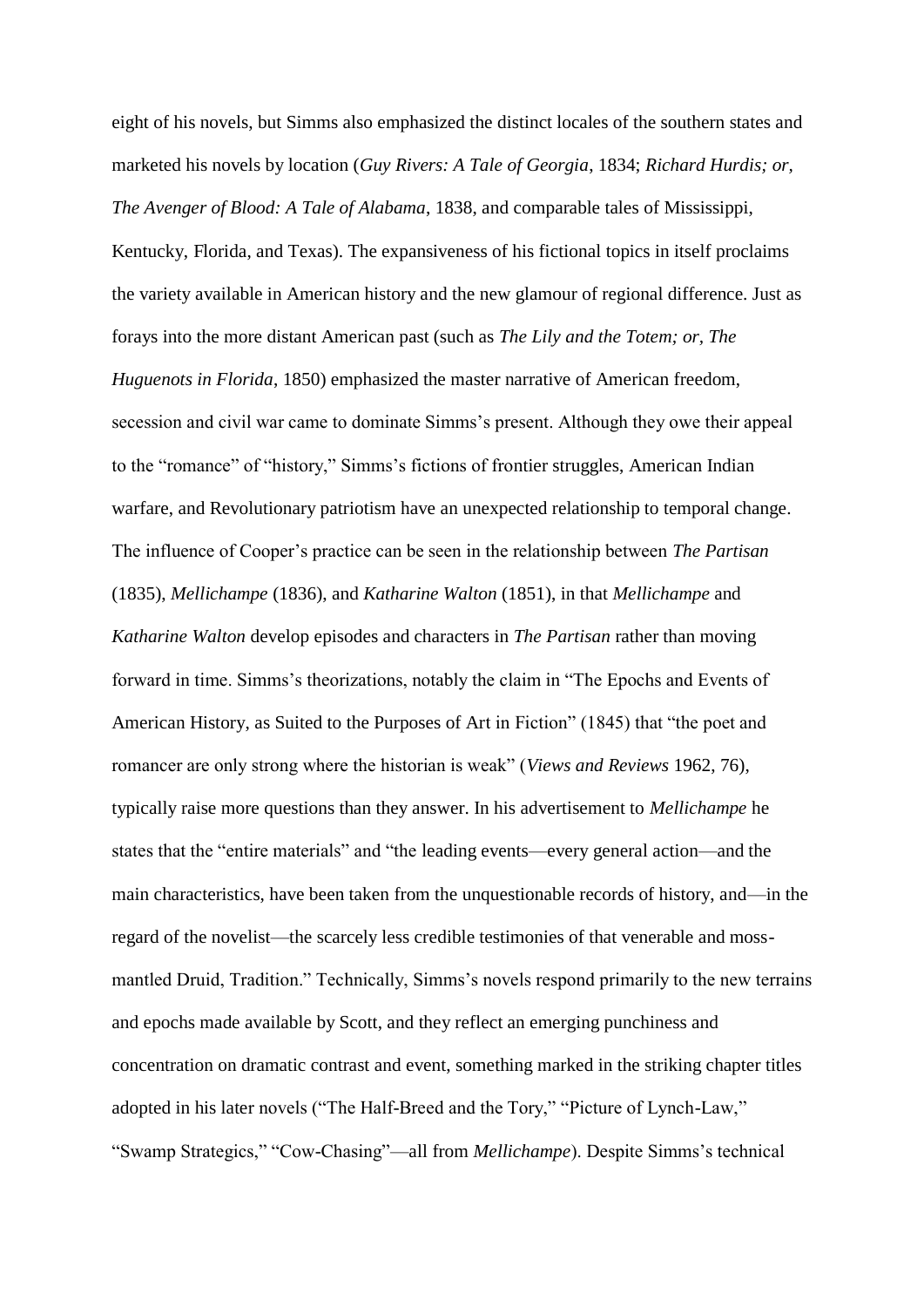and tonal shift toward a more direct, less bookish style, reflections of Scott are still evident in the late novel *The Forayers* (1855), which features Scottish Highlanders exiled after the 1745 Jacobite rebellion but loyal to George III during the Revolutionary War, and bardic interludes that take readers back to the "authenticity" of re-creations like Canto 6 of Scott's poem *The Lay of the Last Minstrel* (1805). In the "Introduction: Historical Summary" of this late novel, Simms reprises the terms of chapter 1 of *Waverley*, stating that, as in previous fictions, he has sought to subordinate history to "other events" that "illustrate the social condition of the country, under the influence of those strifes and trials which give vivacity to ordinary circumstances, and mark with deeper hues, and stronger colors, and sterner tones, the otherwise common progress of human hopes and fears, passions and necessities."

The complications of "bookish" textuality and oral tradition are especially important in Hawthorne's historical fictions. Hawthorne's links with Scott are obvious on the level of subject matter, and his Puritans, in particular, are shaped in part by Scott's. *Fanshawe* (1828), Hawthorne's "negligible" and anonymous first novel regarded as "an imitation of Scott" (Dekker 1987, 131), shares character names with Scott and is set "about eighty years since" (ch. 1)—that is, "about" the same time as *Waverley*. To a heroine who reads as many romances as Lucy Ashton, a legend-haunted fountain indebted to the Mermaiden's Well from the same novel (*The Bride of Lammermoor*), and inn and hovel scenes that recall *The Antiquary* and *Kenilworth* (1821), Hawthorne adds a "blighted" scholar-hero who has spent his youth "in solitary study, in conversation with the dead" (ch. 2). This hostility toward moribund textuality, constant throughout Hawthorne's fiction, is in direct, though undeclared, conflict with Scott's antiquarianism. Of the inscription on the rock that marks the grave of the novel's villain, Butler, Hawthorne writes, "Traces of letters are still discernible; but the writer's many efforts could never discover a connected meaning" (ch. 9). In this detail lies the heart of Hawthorne's mode of historical fiction, and in it, too, a fascination with the found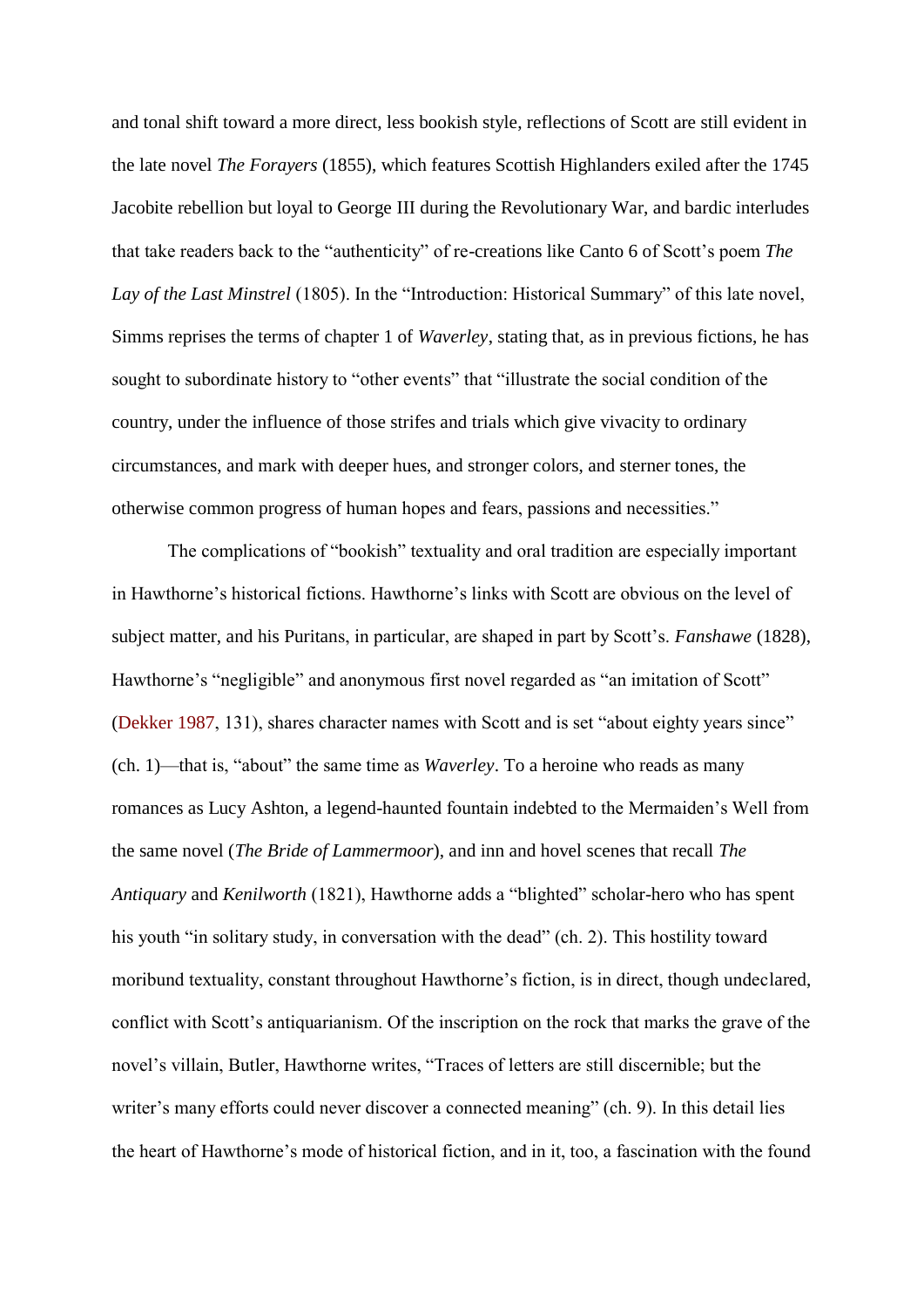object that recurs in many of his stories and frame narratives (see, for example, the poignant revivification conjured by the chance discovery of an old arrow-head in "The Old Manse," 1846), and which echoes iconic moments in Scott (see Aiken Drum's Lang Ladle in chapter 4 of *The Antiquary*). In Hawthorne's preface to his last completed novel, *The Marble Faun* (1860; published in Britain as *Transformation* a month before its appearance in the United States), it is the ideal reader who is imagined as "under some mossy gravestone, inscribed with a half-obliterated name which I shall never recognize." Although, notoriously, this preface declares that "no shadow, no antiquity, no mystery" is available to writers "in the annals of our stalwart republic," the act of interpretation is as fragile and haunted here as in any of Hawthorne's writings. In many ways, *The Marble Faun* is an antihistorical novel. Insistently, its Rome lies "like a long decaying corpse" (ch. 36). The "massiveness of the Roman Past" voids the present of substance and reality (ch. 1): it "will crowd everything else out of my heart," fears the American copyist, Hilda (ch. 12), who has sacrificed her originality to "the immortal pencils of old" (ch. 6). The materiality of the novel's account of Rome and its artifacts, however, has distracted attention from its questioning of novelistic tradition and its still-close relationship with Scott. True to the fascination with *The Bride of Lammermoor* notable in *Fanshawe*, Hawthorne refashions Wolf's Crag as Donatello's tower at Monte Beni and extends the legend of the fountain nymph. Blood seeps from a corpse in the presence of its murderer, a tradition crucial to chapter 11 of *The Fair Maid of Perth*. Miriam's identity and secrets generate competing narratives, something that Hawthorne admits in his original final chapter characterizes any story, "whether we call it history or romance" (ch. 50). The terms reverberate from Scott, as does the tension between the artist's need for secrets and his readers' demands for "further elucidations respecting the mysteries of the story" (Conclusion).

In his greatest historical fiction, *The Scarlet Letter: A Romance* (1850), Hawthorne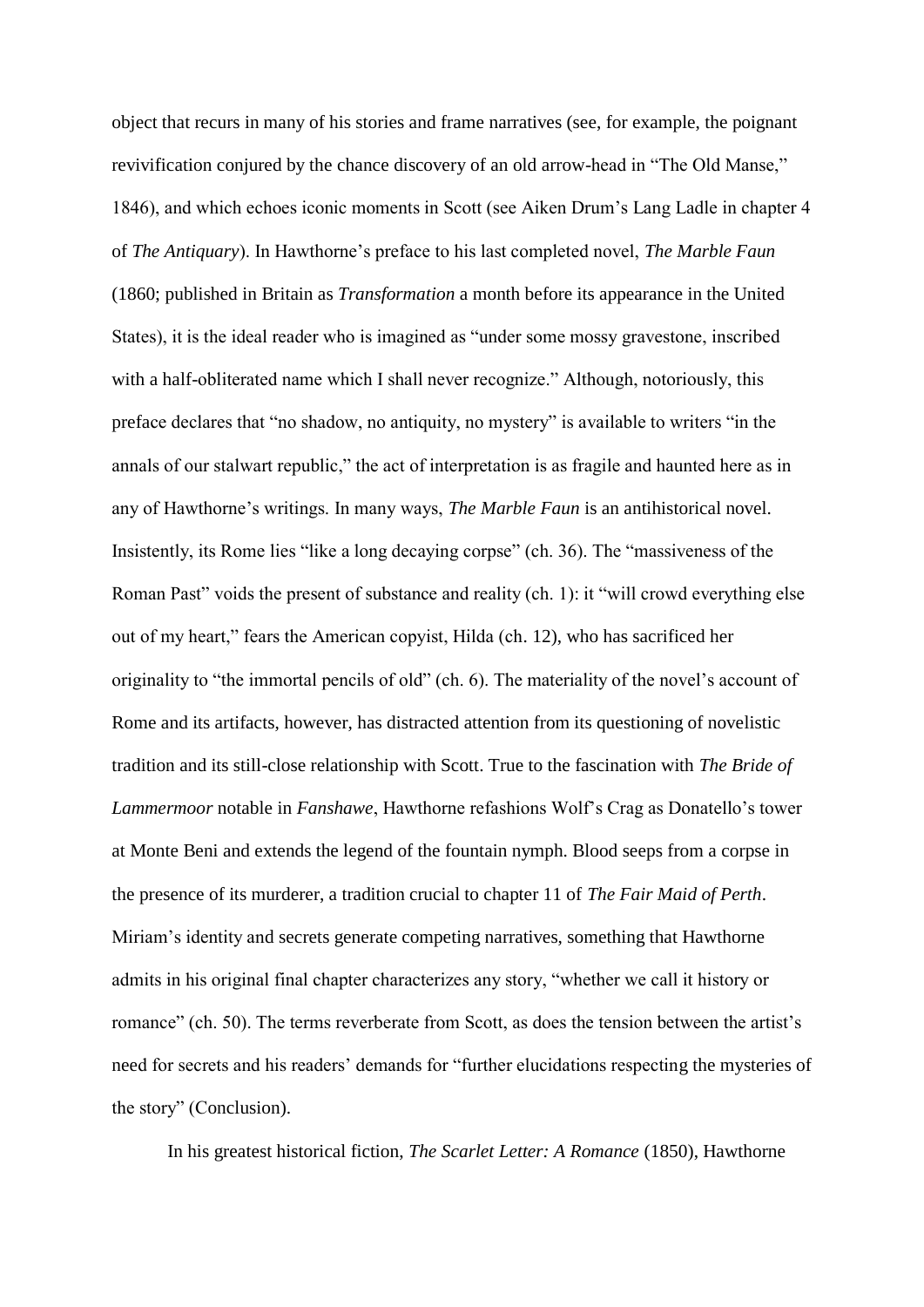sets out not to explain the past or to make it legible but, again, to emphasize its fragile survival as an incomplete set of signs and implications. As Hester stands on the scaffold at the start of the novel, the narrator states that "her mind, and especially her memory, was preternaturally active," at a critical *present* moment assembling aspects of her past so that they take temporary shape not quite as a story but as a set of interrelated images (ch. 2). Here, Hester is a private historian, prefiguring the glimpses the novel itself will offer. Everyone in *The Scarlet Letter* is a seeker and would-be interpreter; except, in the end, Hester's daughter Pearl, the sender of letters marked with armorial seals, who has become something to be read, but also something reabsorbed into European aristocratic tradition. The clearest indication of the relationship between *The Scarlet Letter* and Scott is not thematic or topical but technical, and it is a return to the imagined power of the found object and the fantasy of origin and transmission. Hawthorne's deceptively indulgent, circumstantial, introduction to *The Scarlet Letter*, "The Custom-House," was originally intended to introduce a volume called *Old-Time Legends*. Its larger architecture, that is, always loomed over the novel it eventually came to serve, like an inflated return to Scott's complicated series of paratextual tales. (Hawthorne's soldier-collector, General Miller, is recognizably in the mold of Sergeant More MacAlpin in the frame of *A Legend of the Wars of Montrose*.) The haunted house of custom (as is developed at greater length in *The House of the Seven Gables: A Romance*, 1851), is a regressive, restrictive presence, inimical to "fancy and sensibility" and to artistry. While he works there, the characters Hawthorne attempts to write into life "retained all the rigidity of dead corpses." In order to write the American past as he wishes, he has to eject himself from American and literary "custom." What most distinguishes Hawthorne's historicity from Cooper's, in this respect, is an insistence on the inescapability of the written, even as the written eludes explication and containment. In the abandoned space of the attic in the Custom House, Hawthorne discovers a bundle of papers described in visceral terms that unnervingly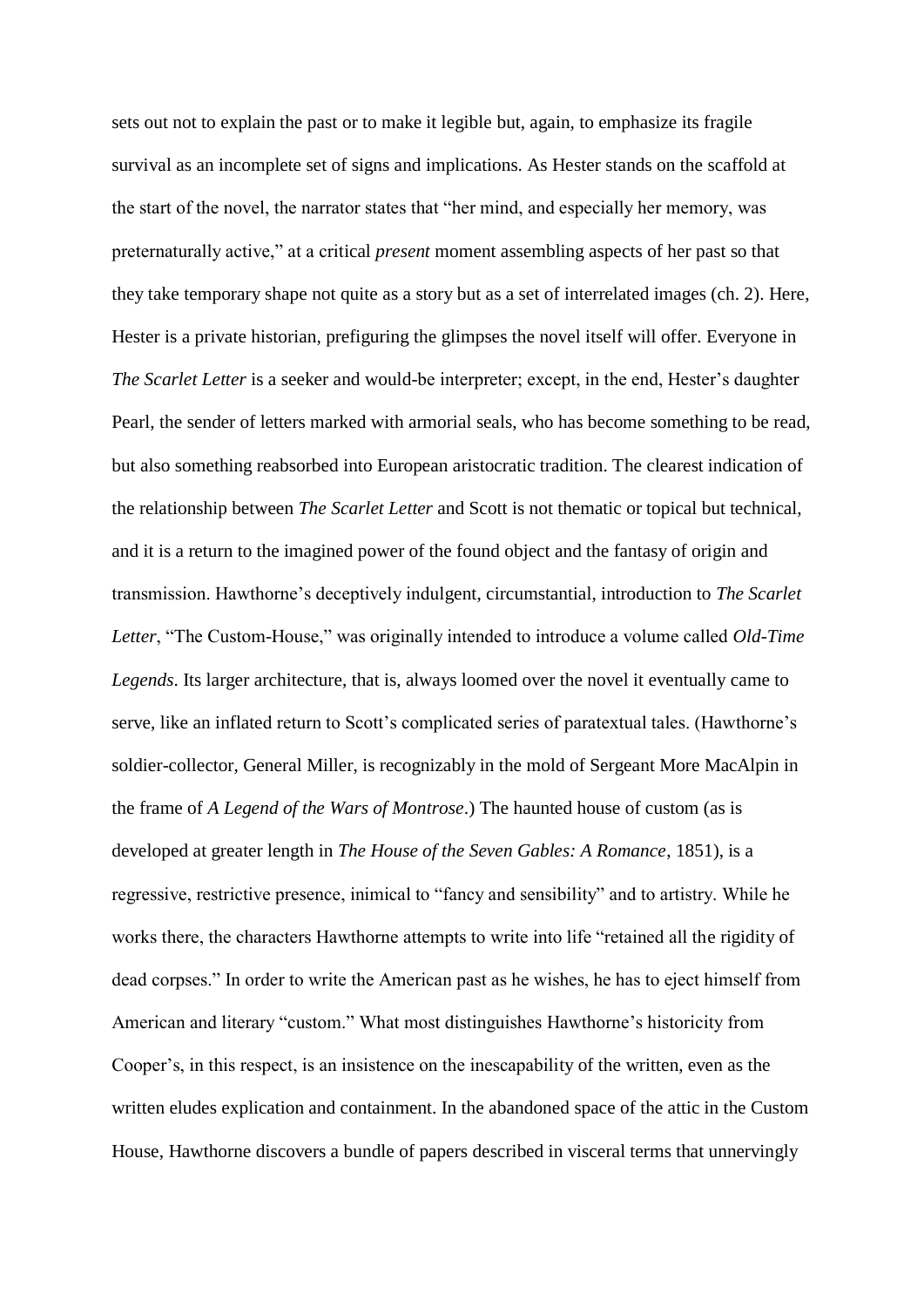echo those of the exhumation of their author, Mr. Surveyor Pue. *The Scarlet Letter* repeatedly presents the search for historical information as a form of grave robbing, a transgressive and potentially dangerous act. As Scott's Maxwell of Summertrees comments in chapter 11 of *Redgauntlet* (1824), "there are some auld stories that cannot be ripped up again with entire safety to all concerned."

With the symbolic intensity of *The Scarlet Letter*, American historical fiction seemed to have moved decisively beyond Scott and his fuller depictions of historical scenes and contexts. The historical experimentations of Melville, Poe, and, later, Twain and Faulkner, seemed to distance Scott still further from what had come to be accepted as a sparer and more concentrated "American" style. Yet *The Scarlet Letter* also anticipates these later experiments in being intricately and profoundly responsive to Scott's self-conscious textuality, linguistic and social inclusiveness, and sophisticated historical irony. As this chapter has argued, the American historical novelists reputed to have followed Scott most closely—Cooper, Child, Sedgwick, and Simms—constantly questioned and reconfigured his approach and style. Their writings show repeatedly that "the *Waverley* model" did not fit the American past or the new national present; and that expanding historical writing into the new territory of their own land also meant concentrating and, formally, curtailing it, whether through what I have called the centripetal impulse in Cooper or through Simms's pruned-back narrative style. Scott's most lasting contribution to American literature was the awareness of historical disjuncture itself of the material, textual, presence but also the unreconstructability of the past. "But the past was not dead," Hawthorne realizes on discovering Hester's densely worked letter *A* in the Custom House: nor was it ever, quite, alive.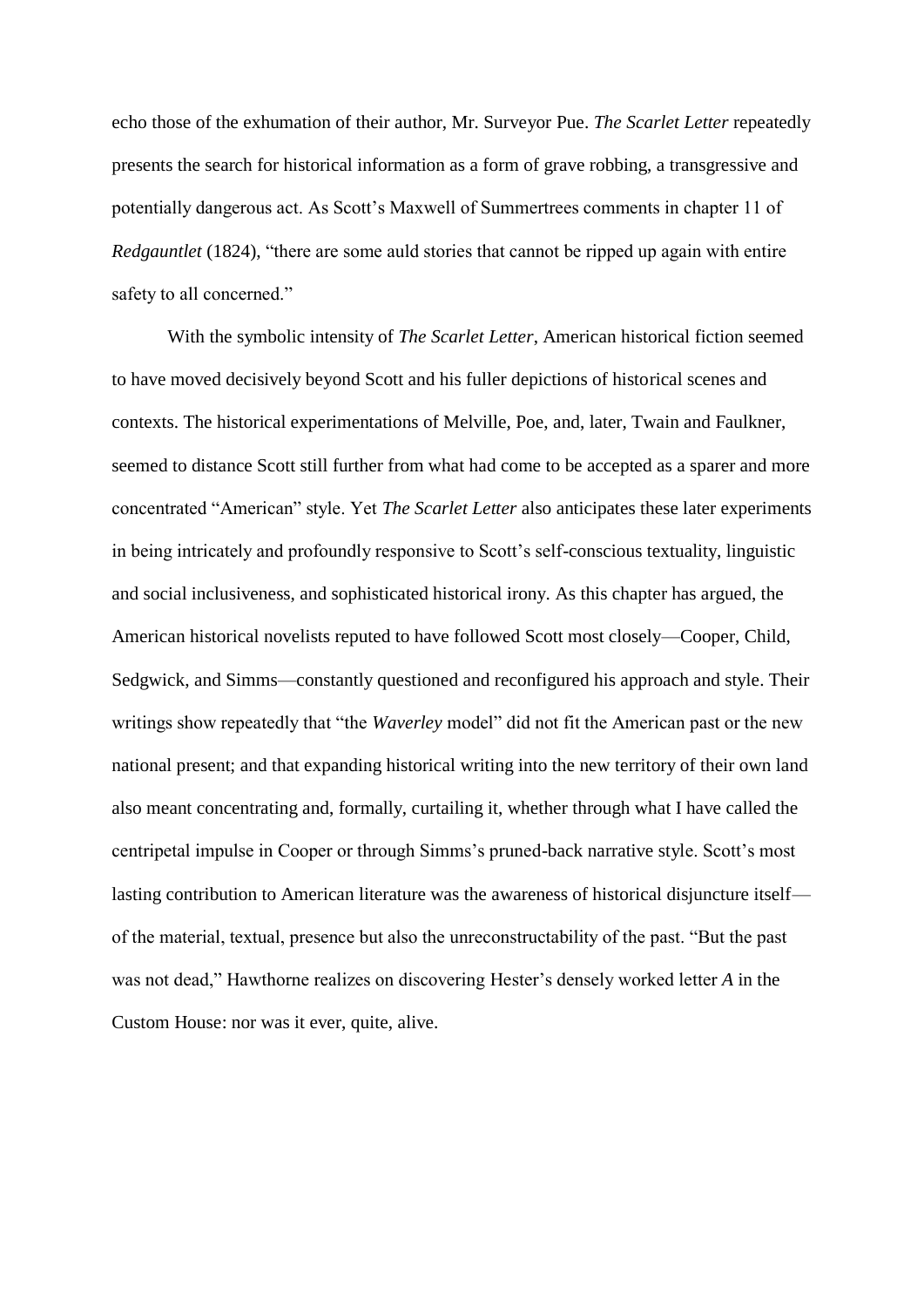## Bibliography

Bell, Michael Davitt (1980). *The Development of American Romance: The Sacrifice of Relation* (Chicago: University of Chicago Press).

Clark, Robert (1984). *History, Ideology and Myth in American Fiction, 1823-52* (London: Macmillan).

Corson, James C. (1963). 'Some American Books at Abbotsford.' *Bibliotheck: A Scottish Journal of Bibliography and Allied Topics* 4:2, 44-65.

Damon-Bach, Lucinda L., and Victoria Clements, eds. (2003). *Catharine Maria Sedgwick: Critical Perspectives* (Boston: Northeastern University Press).

Davis, Leith, Ian Duncan, and Janet Sorensen, eds. (2004). *Scotland and the Borders of Romanticism* (Cambridge: Cambridge University Press).

Dekker, George (1987). *The American Historical Romance* (Cambridge: Cambridge University Press).

.... (1997). 'Border and Frontier: Tourism in Scott's *Guy Mannering* and Cooper's *The Pioneers*.' *James Fenimore Cooper Society Miscellaneous Papers* 9, 1-6.

Duncan, Ian (1992). *Modern Romance and Transformations of the Novel: The Gothic, Scott, Dickens* (Cambridge: Cambridge University Press).

Fiedler, Leslie A. (1960). *Love and Death in the American Novel* (New York: Criterion Books).

Gould, Philip (1996). *Covenant and Republic: Historical Romance and the Politics of Puritanism*. (Cambridge: Cambridge University Press).

Henderson, Harry (1974). *Versions of the Past: The Historical Imagination in American Fiction* (New York: Oxford University Press).

Holman, C. Hugh (1972). *The Roots of Southern Writing: Essays on the Literature of the American South* (Athens, Ga.: University of Georgia Press).

Hook, Andrew (1999). *From Goosecreek to Gandercleugh: Studies in Scottish-American Literary and Cultural History* (East Linton: Tuckwell Press).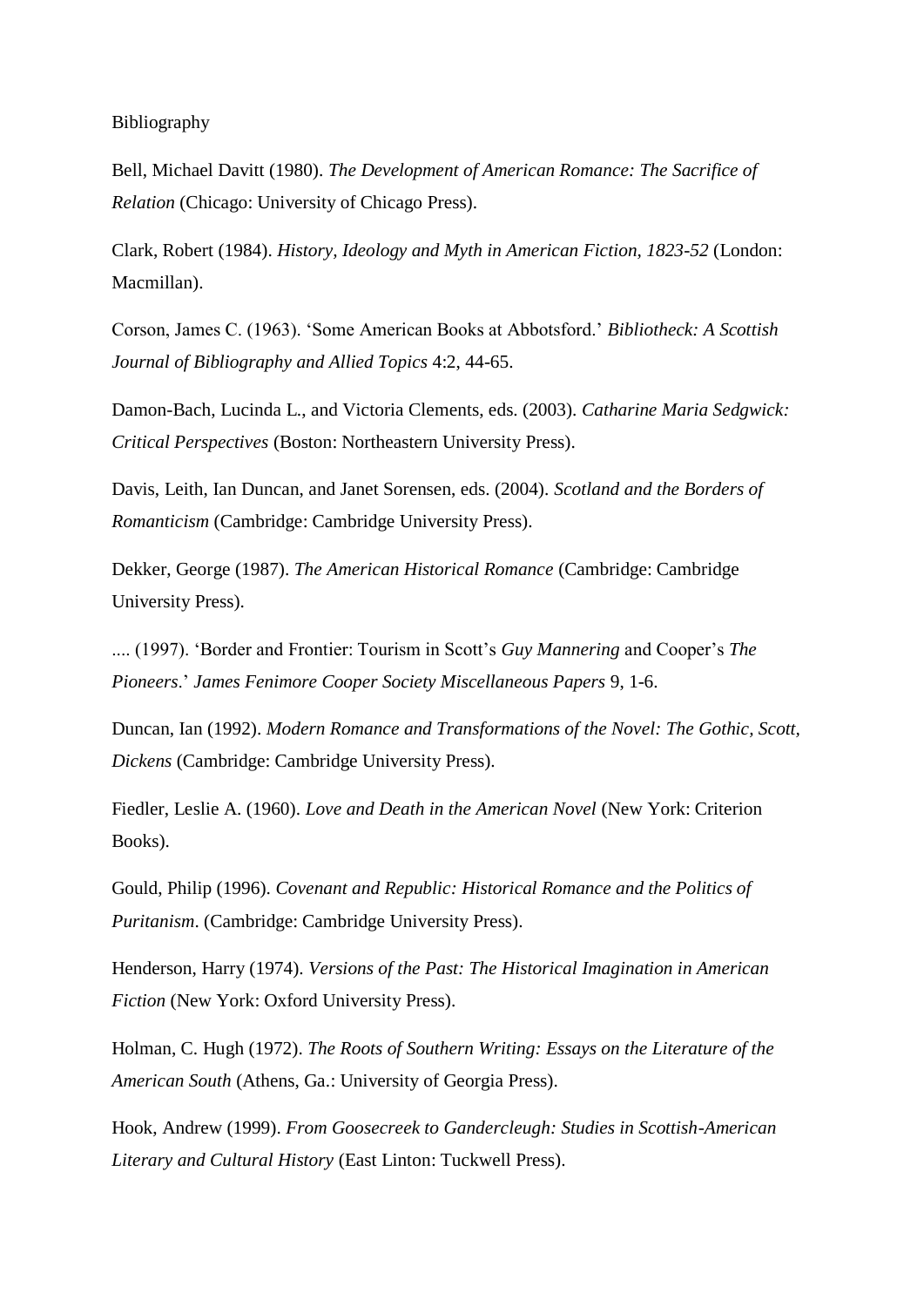.... (1975). *Scotland and America: A Study of Cultural Relations, 1750-1835* (Glasgow: Blackie).

Jones, Catherine (2003). *Literary Memory: Scott's Waverley Novels and the Psychology of Narrative* (Lewisburg: Bucknell University Press).

Karcher, Carolyn L. (1994). *The First Woman in the Republic: A Cultural Biography of Lydia Maria Child* (Durham, NC: Duke University Press).

.... (1986). Ed. *Hobomok and Other Writings on Indians*, by Lydia Maria Child (New Brunswick: Rutgers University Press).

Manning, Susan (2002). *Fragments of Union: Making Connections in Scottish and American Writing* (Basingstoke and New York: Palgrave).

.... (1990). *The Puritan-Provincial Vision: Scottish and American Literature in the Nineteenth Century* (Cambridge: Cambridge University Press).

McNeil, Kenneth (2007). *Scotland, Britain, Empire: Writing the Highlands, 1760-1860* (Columbus: Ohio State University Press).

Millington, Richard (1992). *Practicing Romance: Narrative Form and Cultural Engagement in Hawthorne's Fiction* (Princeton: Princeton University Press).

Randall, David A. (1935). '*Waverley* in America.' *Colophon: A Book Collectors' Quarterly* 1, 39-55.

Reising, Russell J. (1986). *The Unusable Past: Theory and the Study of American Literature* (New York and London: Methuen).

Rigney, Ann (2012). *The Afterlives of Walter Scott: Memory on the Move* (Oxford: Oxford University Press).

.... (2001). *Imperfect Histories: The Elusive Past and the Legacies of Romantic Historicism* (Ithaca: Cornell University Press).

Robertson, Fiona (1994). *Legitimate Histories: Scott, Gothic, and the Authorities of Fiction*. (Oxford: Clarendon Press).

.... (2014). *The United States in British Romanticism*. (Oxford: Oxford University Press).